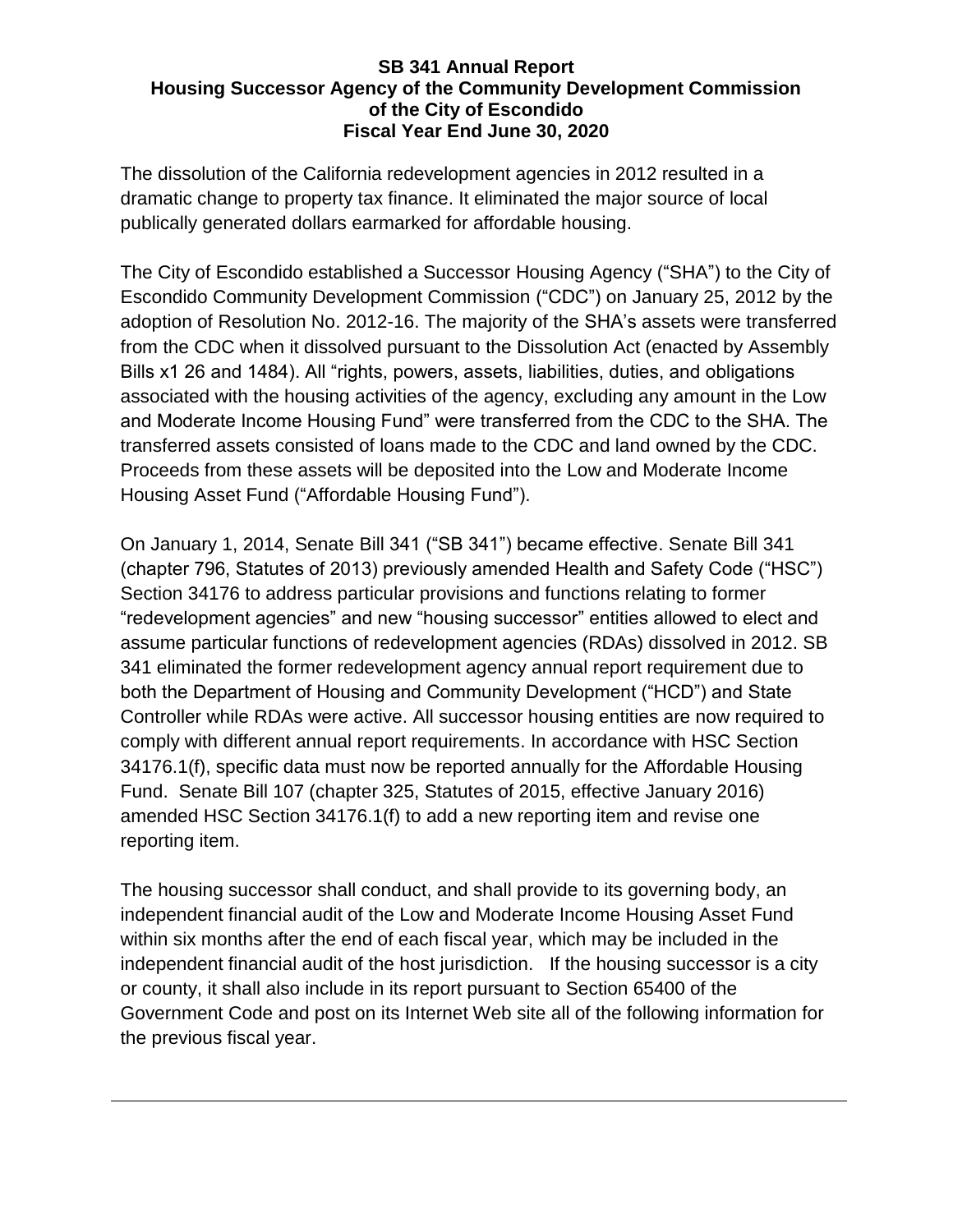# **The amount the city, county, or city and county received pursuant to subparagraph (A) of paragraph (3) of subdivision (b) of Section 34191.4.**

*1*

During the fiscal year, the City of Escondido received a total of \$3,322,326 for reinstated loan agreements under Code Section 34191.4(b)(3)(A), twenty percent (\$664,465) of which was deposited into the Low and Moderate Income Housing Asset Fund in accordance with Code Section 34191.4(b)(3)(C)

**The amount deposited to the Low and Moderate Income Housing Asset Fund, distinguishing between amounts deposited pursuant to** 

*2* **subparagraphs (B) and (C) of paragraph (3) of subdivision (b) of Section 34191.4, amounts deposited for other items listed on the Recognized Obligation Payment Schedule, and other amounts deposited.**

The SHA deposited \$3,736,242 into the Affordable Housing Fund during fiscal year 2019-2020. This consisted of rents, promissory note and loan repayments, reimbursements and interest income.

| <b>Revenue Source</b>                         | Amount      |
|-----------------------------------------------|-------------|
| <b>Escondido Views/Mountain Shadows Rents</b> | \$173,350   |
| <b>Former CDC Promissory Note Repayments</b>  | \$569,292   |
| Sale of Real Property                         | \$1,969,237 |
| Interest Income                               | \$294,089   |
| <b>Other Revenues</b>                         | \$730,274   |
|                                               | \$3,736,242 |

| A statement of the balance in the fund as of the close of the fiscal year, |
|----------------------------------------------------------------------------|
| 3 distinguishing any amounts held for items listed on the Recognized       |
| <b>Obligation Payment Schedule from other amounts.</b>                     |

| Low and Moderate Housing Funds (as of July 1, 2020) | \$44,987,373   |
|-----------------------------------------------------|----------------|
| Land Held for Resale                                | (\$1,969,237)  |
| Loans Receivable                                    | (\$35,107,543) |
| Available Funds                                     | \$7,910,593    |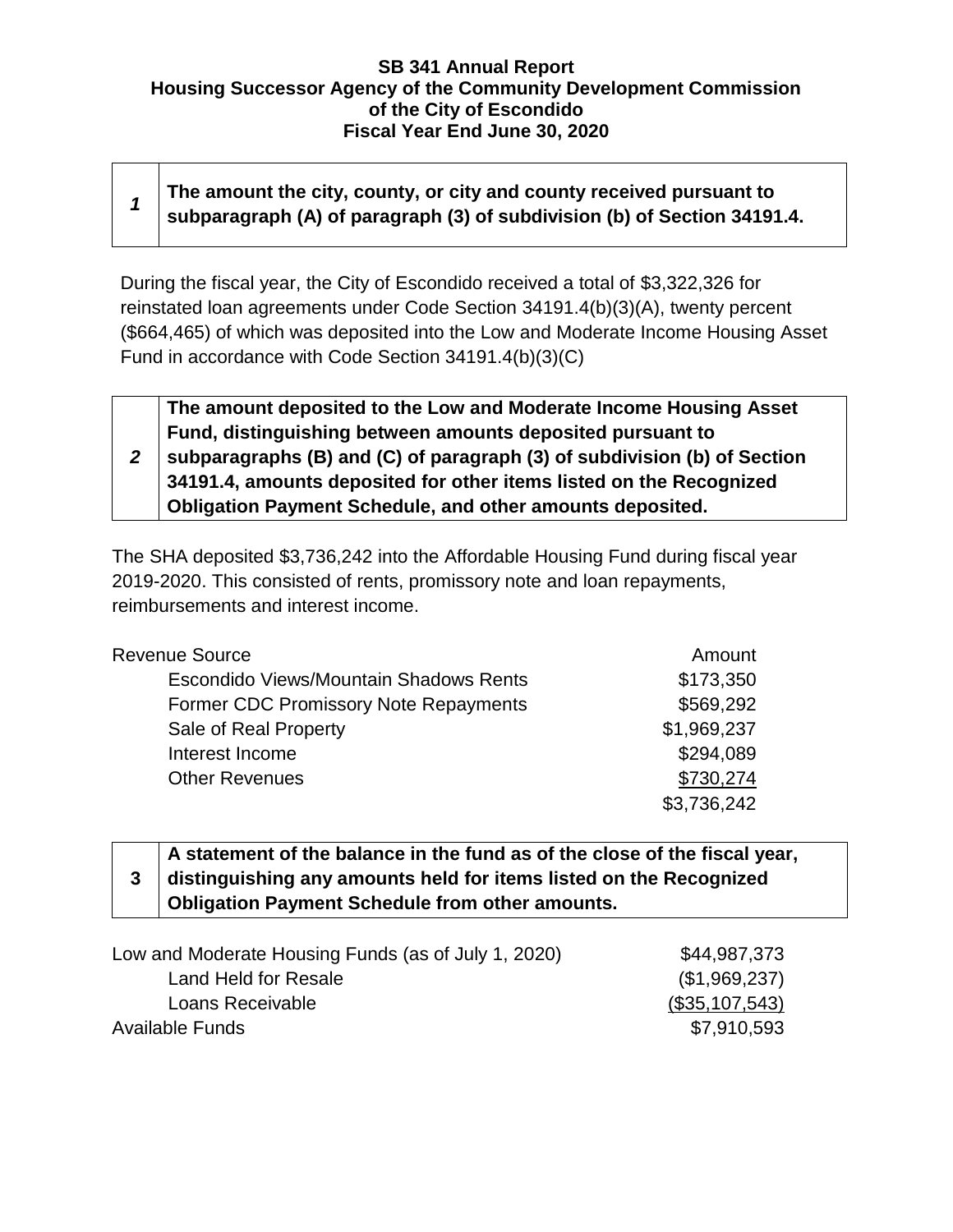**A description of expenditures from the fund by category, including, but not limited to, expenditures:**

**(A) for monitoring and preserving the long-term affordability of units subject to affordability restrictions or covenants entered into by the redevelopment agency or the housing successor and administering the activities described** 

**4 in paragraphs (2) and (3) of subdivision (a), (B) for homeless prevention and rapid rehousing services for the development of housing described in paragraph (2) of subdivision (a), and (C) for the development of housing pursuant to paragraph (3) of subdivision (a).**

The SHA spent \$454,342 in FY 2019-2020.

| Administrative Expenses (including monitoring) | \$405,949 |
|------------------------------------------------|-----------|
| Homeless Prevention and Rapid Rehousing        | \$5,235   |
| Development of Housing                         | \$0       |
|                                                | \$411,185 |

| As described in paragraph (1) of subdivision (a), the statutory value of real |
|-------------------------------------------------------------------------------|
| property owned by the housing successor, the value of loans and grants        |
| receivable, and the sum of these two amounts.                                 |

| <b>Real Property</b>                                                | \$1,969,232  |
|---------------------------------------------------------------------|--------------|
| Individual mobile home lots at Mountain Shadows and Escondido Views |              |
| Property located at 542 W 3rd Avenue & 201 N Pine Street            |              |
| Loans Receivable                                                    | \$35,107,543 |
| Developer loans and homeowner loans                                 |              |

**6 A description of any transfers made pursuant to paragraph (2) of subdivision (c) in the previous fiscal year and, if still unencumbered, in earlier fiscal years and a description of and status update on any project for which transferred funds have been or will be expended if that project has not yet been placed in service.**

N/A – no transfers made.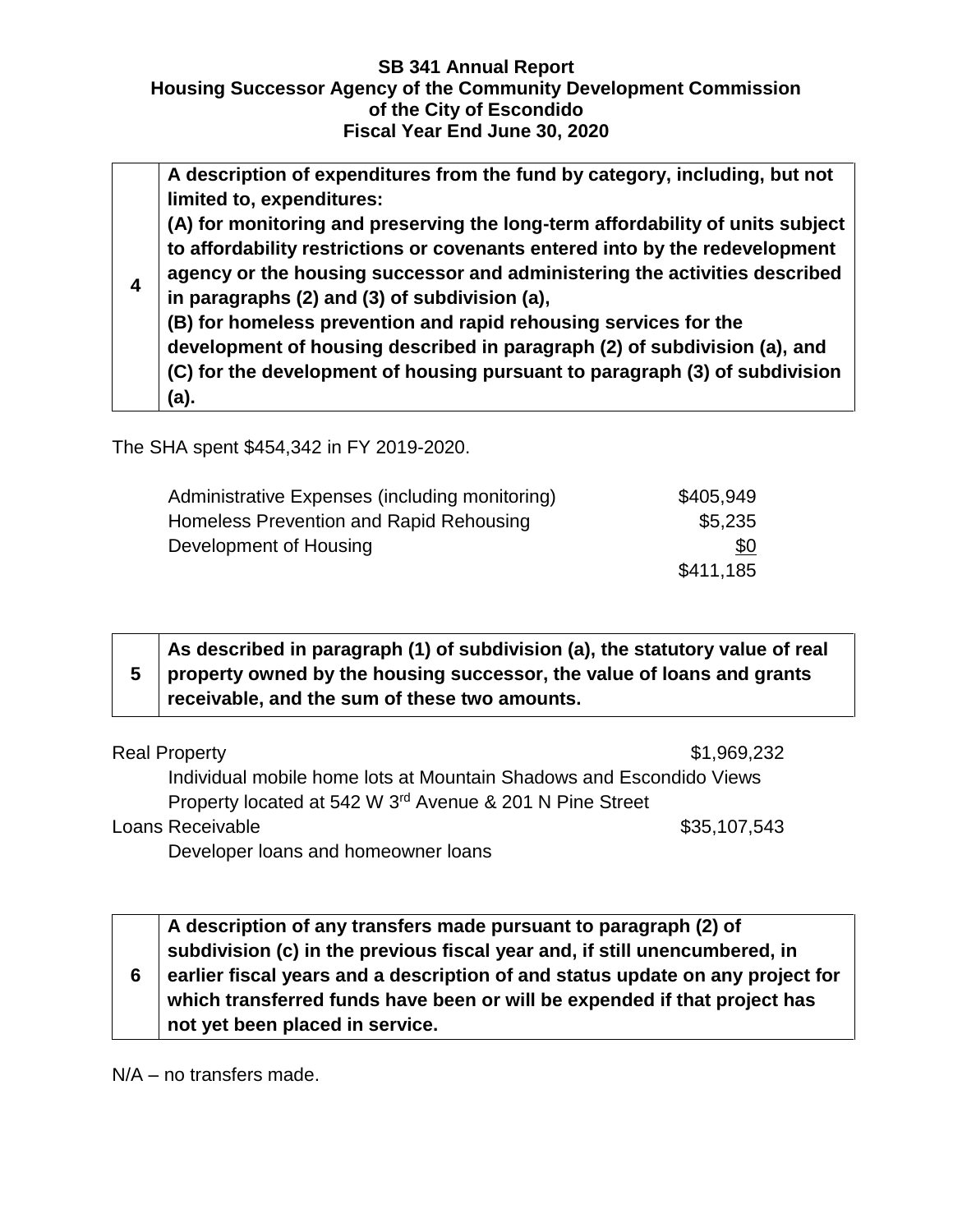**7 A description of any project for which the housing successor receives or holds property tax revenue pursuant to the Recognized Obligation Payment Schedule and the status of that project**

The Successor Housing Agency does not receive or hold property tax revenue pursuant to the ROPS.

**8**

**9**

**For interests in real property acquired by the former redevelopment agency prior to February 1, 2012, a status update on compliance with Section 33334.16. For interests in real property acquired on or after February 1, 2012, a status update on the project.**

All real property was acquired prior to February 1, 2012. The Successor Housing Agency must initiate development activities on property acquired by the former redevelopment agency within five years after the Department of Finance confirmed the property as a housing asset (February 15, 2018).

The Housing Successor Agency was unable to develop two properties owned by the located at 542 W 3rd Avenue & 201 N Pine Street as affordable housing. The City has been in exclusive discussions with a developer since July 2017. Staff anticipates that the property development will be finalized in the next couple of months and that sale of the property will occur before the end of the calendar year. Funds from the sale will be deposited into the Affordable Housing Fund for future development.

**A description of any outstanding obligations pursuant to Section 33413 that remained to transfer to the housing successor on February 1, 2012, of the housing successor's progress in meeting those obligations, and of the housing successor's plans to meet unmet obligations. In addition, the housing successor shall include in the report posted on its Internet Web site the implementation plans of the former redevelopment agency.**

The City of Escondido, as the housing successor agency of the Community Development Commission of the City of Escondido, has no unmet obligations pursuant to Section 33413.

**10 The information required by subparagraph (B) of paragraph (3) of**  $\frac{1}{2}$ **subdivision (a).**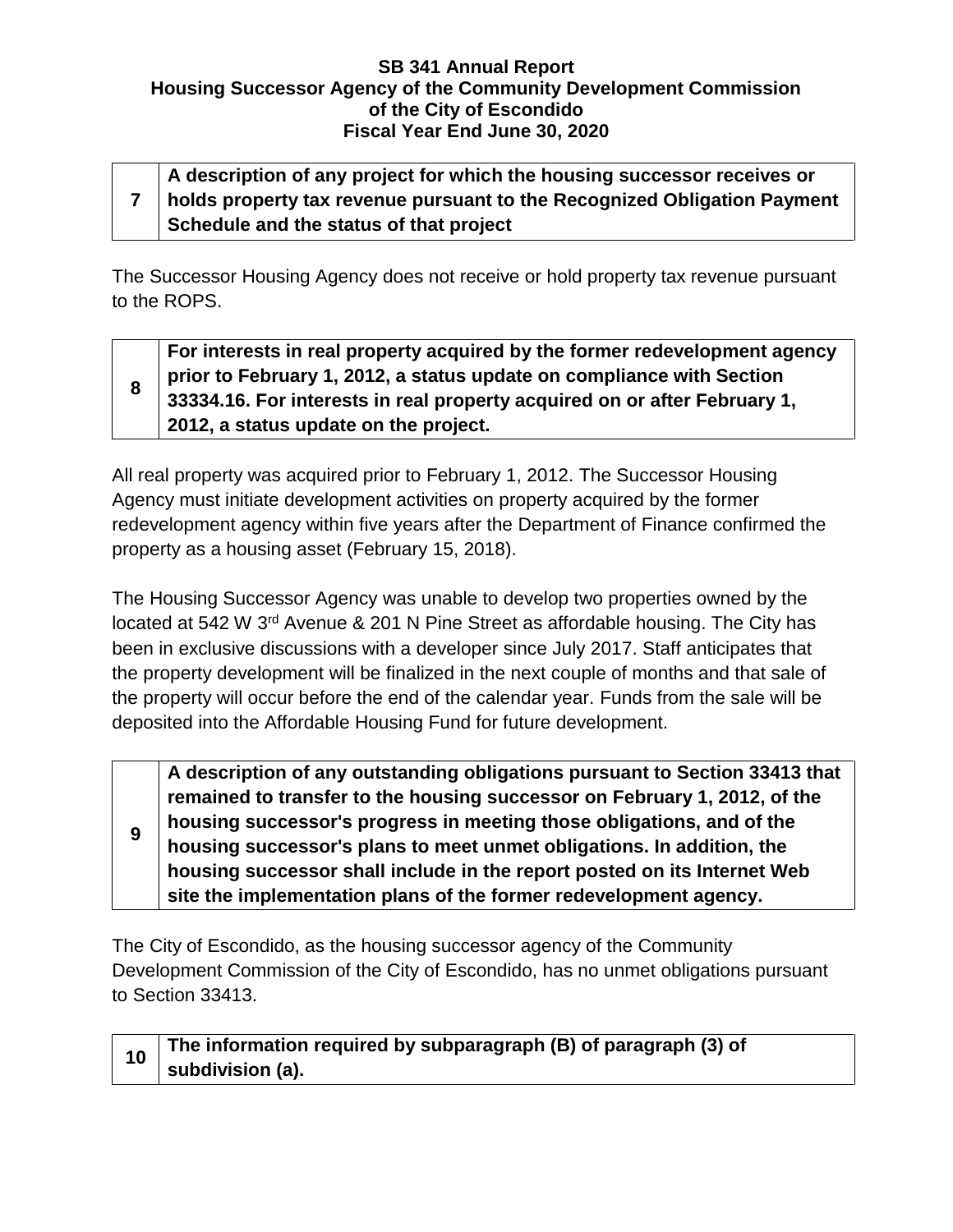(a) [Subdivision \(d\) of Section 33334.3](https://1.next.westlaw.com/Link/Document/FullText?findType=L&originatingContext=document&transitionType=DocumentItem&pubNum=1000213&refType=SP&originatingDoc=I0c13a29213e611e9b076f3fb865dfd51&cite=CAHSS33334.3) and [subdivision \(a\) of Section 33334.4](https://1.next.westlaw.com/Link/Document/FullText?findType=L&originatingContext=document&transitionType=DocumentItem&pubNum=1000213&refType=SP&originatingDoc=I0c13a29313e611e9b076f3fb865dfd51&cite=CAHSS33334.4) shall not apply. Instead, funds received from the successor agency for items listed on the Recognized Obligation Payment Schedule shall be expended to meet the enforceable obligations, and the housing successor shall expend all other funds in the Low and Moderate Income Housing Asset Fund as follows:

(3) (B) If the housing successor fails to comply with the extremely low income requirement in any fiveyear report, then the housing successor shall ensure that at least 50 percent of these remaining funds expended in each fiscal year following the latest fiscal year following the report are expended for the development of rental housing affordable to, and occupied by, households earning 30 percent or less of the area median income until the housing successor demonstrates compliance with the extremely low income requirement in an annual report described in subdivision (f).

26% of Escondido's deed restricted affordable units developed in the past 5 years (7/1/2016 – 6/30/2020) have been restricted to extremely low income households earning a maximum of 30% of AMI (37 of 140 units).

| <b>Project Name</b>    | <b>Affordable</b><br><b>Housing</b><br><b>Agreement Date</b> | <b>Number of SHA</b><br><b>Deed-Restricted</b><br><b>Units</b> | <b>Number of Extremely</b><br>Low-Income (30%)<br><b>Units</b> |
|------------------------|--------------------------------------------------------------|----------------------------------------------------------------|----------------------------------------------------------------|
| 557-563 Aster Place    | 06/08/2017                                                   | $\Omega$                                                       | O                                                              |
| <b>Windsor Gardens</b> | 08/07/2019                                                   | 130                                                            | 33                                                             |
| <b>Veterans Villas</b> | 07/01/2020                                                   | 10                                                             | 4                                                              |

**The percentage of units of deed-restricted rental housing restricted to seniors and assisted individually or jointly by the housing successor, its former redevelopment agency, and its host jurisdiction within the previous** 

**11 10 years in relation to the aggregate number of units of deed-restricted rental housing assisted individually or jointly by the housing successor, its former redevelopment agency, and its host jurisdiction within the same time period.**

26% of the affordable units developed in the past 10 years (7/1/2010 – 6/30/2020) by the former redevelopment agency (Community Development Commission of the City of Escondido), housing successor agency, and the City of Escondido (predominantly using federal HOME funds) have been restricted to seniors (130 of 500 units).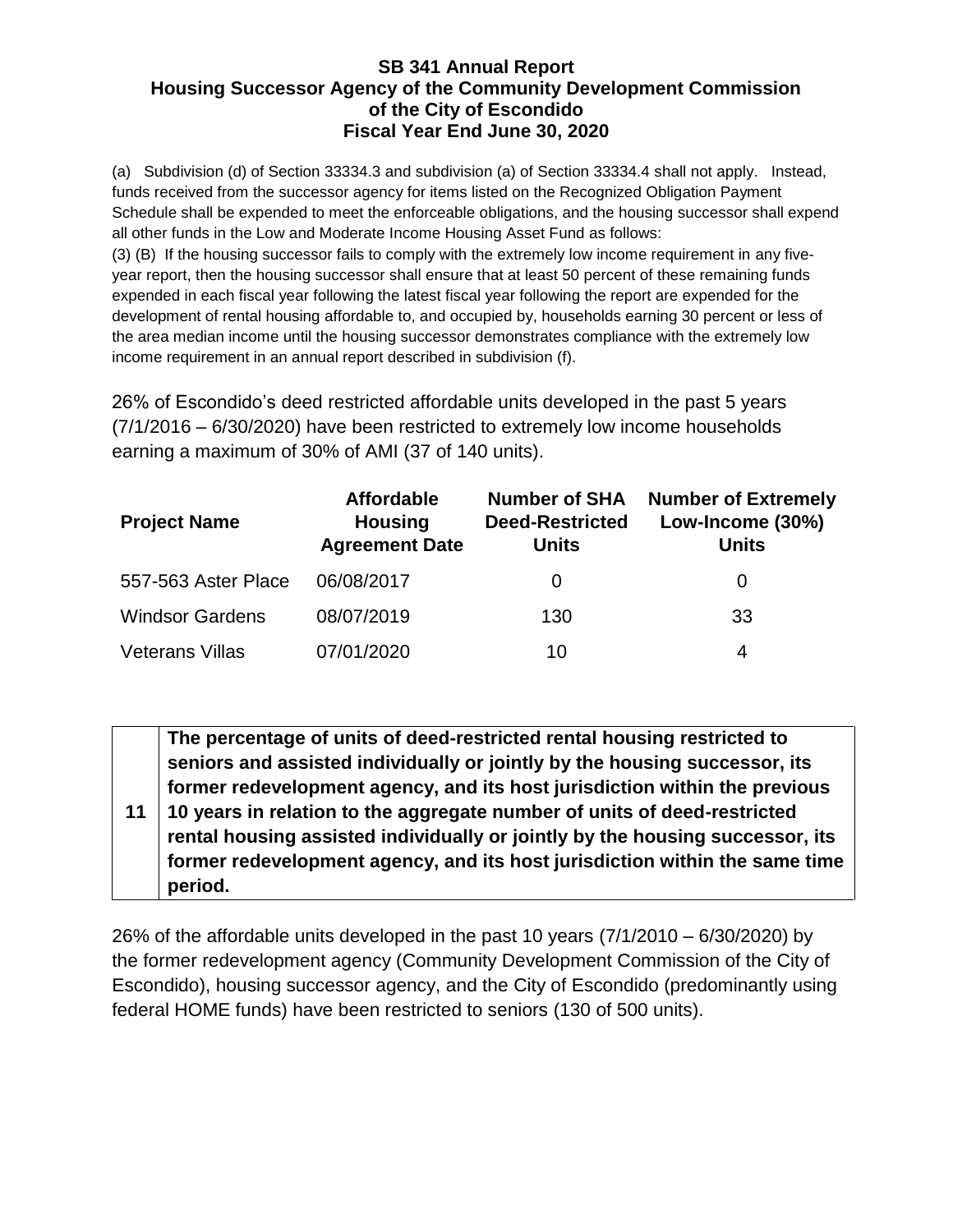| <b>Afford. Housing</b><br><b>Agreement Date</b> | <b>Number of</b><br><b>Units</b> | <b>Age Restrictions</b> |
|-------------------------------------------------|----------------------------------|-------------------------|
| 03/07/2012                                      | 36                               | <b>None</b>             |
| 04/15/2015                                      | 44                               | <b>None</b>             |
| 08/06/2015                                      | 200                              | <b>None</b>             |
| 12/17/2015                                      | 33                               | <b>None</b>             |
| 06/08/2017                                      | 4                                | <b>None</b>             |
| 08/07/2019                                      | 130                              | $62+$                   |
| 07/01/2020                                      | 53                               | <b>None</b>             |
|                                                 |                                  |                         |

#### **12 The amount of any excess surplus, the amount of time that the successor agency has had excess surplus and the housing successor's plan for eliminating the excess surplus.**

The Successor Housing Agency has an excess surplus of \$5,233,419. The Successor Housing Agency had an excess surplus in 2018 (\$2,309,797) and 2019 (\$4,009,191).

The Escondido Successor Housing Agency is committed to using these funds to develop affordable housing. \$4,000,000 of the excess surplus is conditionally committed to a new construction project, and \$1,000,000 was expended in July 2020 on a second new construction project.

In March 2019, the City released an Request for Proposals seeking to provide long-term affordable rental housing or first-time homebuyer opportunities on March 21, 2019. Three proposals were received. On July 17, 2019, City Council approved funds for all three projects. National CORE received a commitment not to exceed \$3,178,000 for the acquisition and rehabilitation of a 71-unit market rate development dependent on receiving commitments from other funding sources. This project was terminated in December 2019 by the developer. Veterans Village of San Diego received a commitment of \$1,000,000 from the Affordable Housing Fund for the construction a new 54-unit development on South Escondido Blvd in Escondido. These funds were expended in early July 2020. San Diego Habitat for Humanity also received HOME predevelopment funding for 10 units of ownership housing (\$1,000,000 in HOME funds were conditionally committed to construction in December 2019).

A new RFP was release on March 26, 20220. On July 25, 2020, City Council conditionally committed \$4,000,000 to Valley Senior Village Apartments, a 50-unit new construction senior affordable housing development which will include 25 units reserved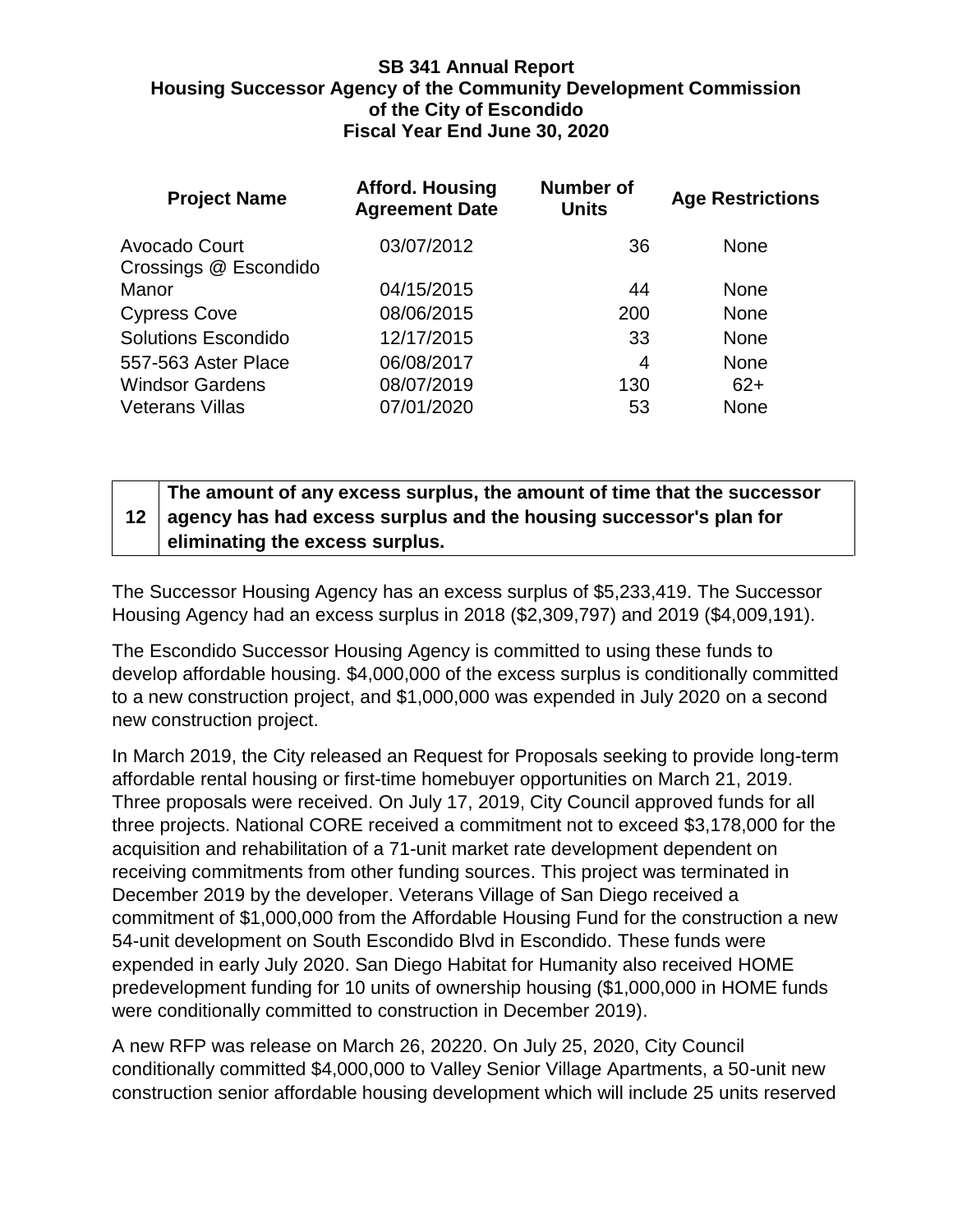for homeless households. Predevelopment has proceeded as anticipated. The project has been awarded County funds and will apply for 9% tax credits in March 2021.

|    | An inventory of homeownership units assisted by the former redevelopment<br>agency or the housing successor that are subject to covenants or |
|----|----------------------------------------------------------------------------------------------------------------------------------------------|
|    |                                                                                                                                              |
|    | restrictions or to an adopted program that protects the former                                                                               |
|    | redevelopment agency's investment of moneys from the Low and Moderate                                                                        |
|    | Income Housing Fund pursuant to subdivision (f) of Section 33334.3. This                                                                     |
|    | inventory shall include all of the following:                                                                                                |
|    | (A) The number of those units                                                                                                                |
|    | (B) In the first report pursuant to this subdivision, the number of units                                                                    |
| 13 | lost to the portfolio after February 1, 2012, and the reason or reasons                                                                      |
|    | for those losses. For all subsequent reports, the number of the units                                                                        |
|    | lost to the portfolio in the last fiscal year and the reason for those                                                                       |
|    | losses.                                                                                                                                      |
|    | (C) Any funds returned to the housing successor as part of an adopted                                                                        |
|    | program that protects the former redevelopment agency's investment                                                                           |
|    | of moneys from the Low and Moderate Income Housing Fund                                                                                      |
|    | (D) Whether the housing successor has contracted with any outside                                                                            |
|    | entity for the management of the units and, if so, the identity of the                                                                       |
|    | entity.                                                                                                                                      |
|    |                                                                                                                                              |

See attached Successor Housing Agency Homeownership Inventory.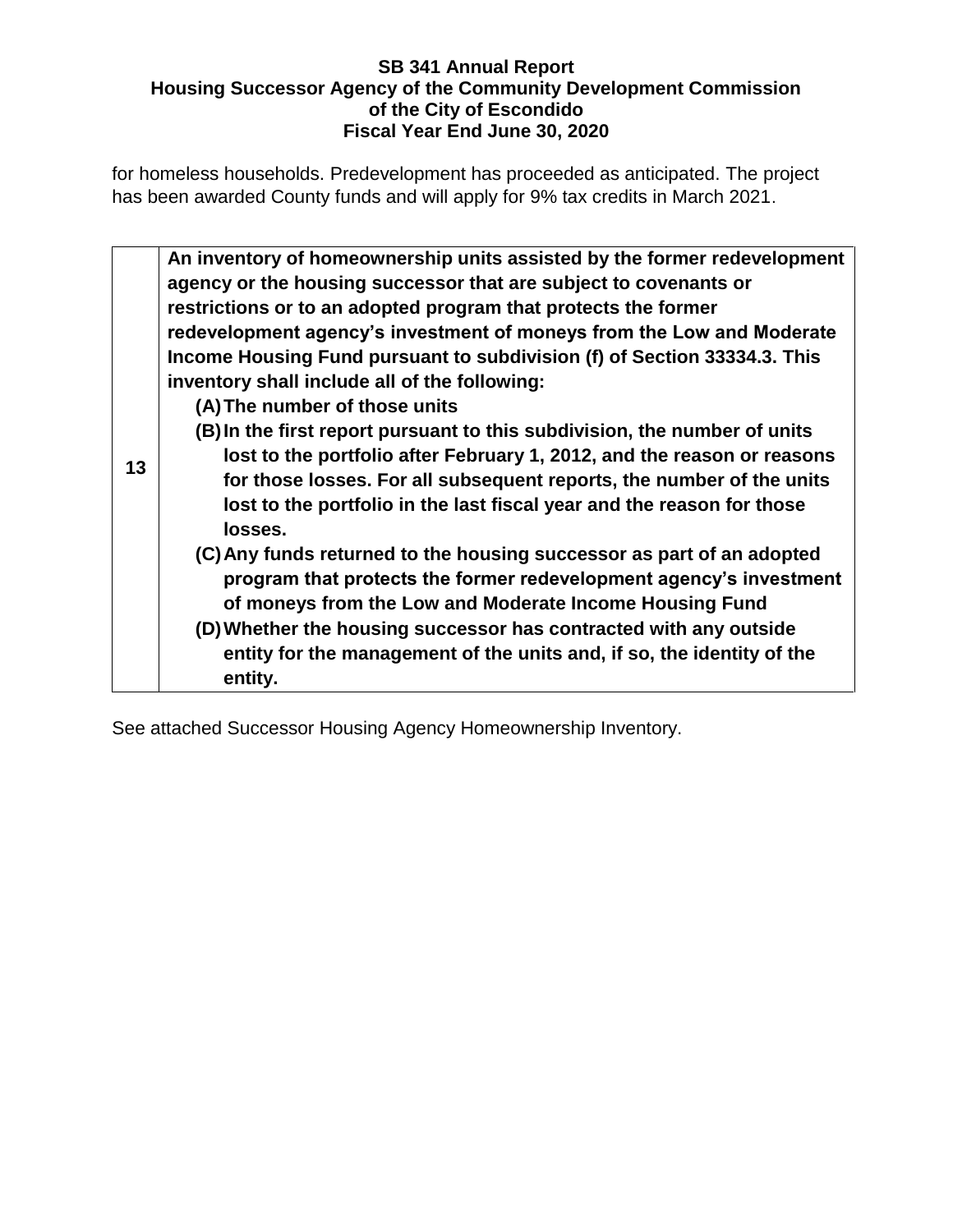#### **SUCCESSOR HOUSING AGENCY HOMEOWNERSHIP INVENTORY**



**6 128,000**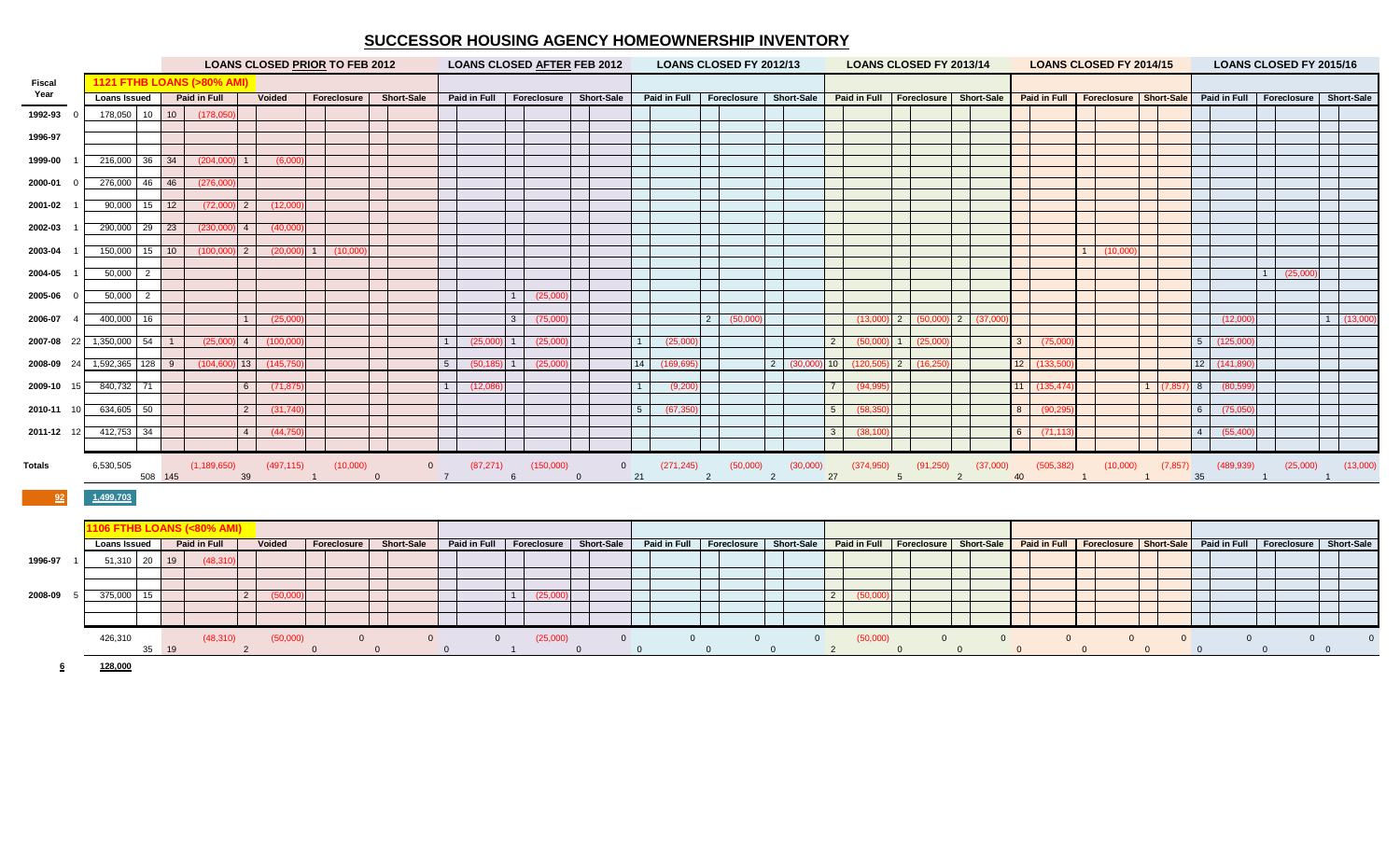

**12 641,951**

|           |           | Loans Issued | Paid in Full | Voided | Foreclosur |           | <b>Short-Sale</b> | Paid in Full | Foreclosure Short-Sale |  |           | Paid in Full   Foreclosure   Short-Sale   Paid in Full   Foreclosure   Short-Sale |          |  | Paid in Full   Foreclosure   Short-Sale   Paid in Full |  |         | Foreclosure Short-Sale |  |
|-----------|-----------|--------------|--------------|--------|------------|-----------|-------------------|--------------|------------------------|--|-----------|-----------------------------------------------------------------------------------|----------|--|--------------------------------------------------------|--|---------|------------------------|--|
| 1991-1994 | 1,164,676 |              | (856, 606)   |        |            |           |                   | (4, 39)      |                        |  | (37, 937) |                                                                                   | (41,053) |  |                                                        |  |         |                        |  |
|           |           |              |              |        |            |           |                   |              |                        |  |           |                                                                                   |          |  |                                                        |  |         |                        |  |
|           |           | 1,164,676    | (856, 606)   |        |            | (11, 100) | (23, 137)         | (4,395)      |                        |  | (37, 937) |                                                                                   | (41,053) |  |                                                        |  | 14.800) |                        |  |
|           |           |              |              |        |            |           |                   |              |                        |  |           |                                                                                   |          |  |                                                        |  |         |                        |  |

**8 185,648**

|              | Loans Issued |    | <b>Paid in Full</b> | Voidec | <b>Foreclosure</b> | <b>Short-Sale</b> |          | Paid in Full | Foreclosure Short-Sale |  |           | Paid in Full   Foreclosure   Short-Sale   Paid in Full   Foreclosure   Short-Sale |         |  | Paid in Full |          |  |          | Foreclosure Short-Sale   Paid in Full   Foreclosure   Short-Sale |  |
|--------------|--------------|----|---------------------|--------|--------------------|-------------------|----------|--------------|------------------------|--|-----------|-----------------------------------------------------------------------------------|---------|--|--------------|----------|--|----------|------------------------------------------------------------------|--|
| 1991-1994 12 | 1,335,678    |    |                     |        |                    |                   |          |              |                        |  |           |                                                                                   | 9.063.  |  |              |          |  | (22, 56) |                                                                  |  |
|              |              |    |                     |        |                    |                   |          |              |                        |  |           |                                                                                   |         |  |              |          |  |          |                                                                  |  |
|              | 1,335,678    |    | (857, 438)          |        | (67.251)           |                   | (1, 244) | (40, 824)    |                        |  | (69, 499) |                                                                                   | (9.063) |  |              | (22.076) |  | (22.566) |                                                                  |  |
|              |              | 69 |                     |        |                    |                   |          |              |                        |  |           |                                                                                   |         |  |              |          |  |          |                                                                  |  |

**12 226,684**

|      | Loans Issued | Paid in Full | Voided | Foreclosure | <b>Short-Sale</b> | Paid in Full   Foreclosure   Short-Sale   Paid in Full   Foreclosure   Short-Sale   Paid in Full   Foreclosure   Short-Sale   Paid in Full   Foreclosure   Short-Sale   Paid in Full   Foreclosure   Short-Sale   Paid in Full |  |  |  |  |  |  |  |
|------|--------------|--------------|--------|-------------|-------------------|--------------------------------------------------------------------------------------------------------------------------------------------------------------------------------------------------------------------------------|--|--|--|--|--|--|--|
| 1987 |              |              |        |             |                   |                                                                                                                                                                                                                                |  |  |  |  |  |  |  |
|      |              |              |        |             |                   |                                                                                                                                                                                                                                |  |  |  |  |  |  |  |
|      | 355,224      | (276.614     |        |             |                   |                                                                                                                                                                                                                                |  |  |  |  |  |  |  |
|      |              |              |        |             |                   |                                                                                                                                                                                                                                |  |  |  |  |  |  |  |

**0 0**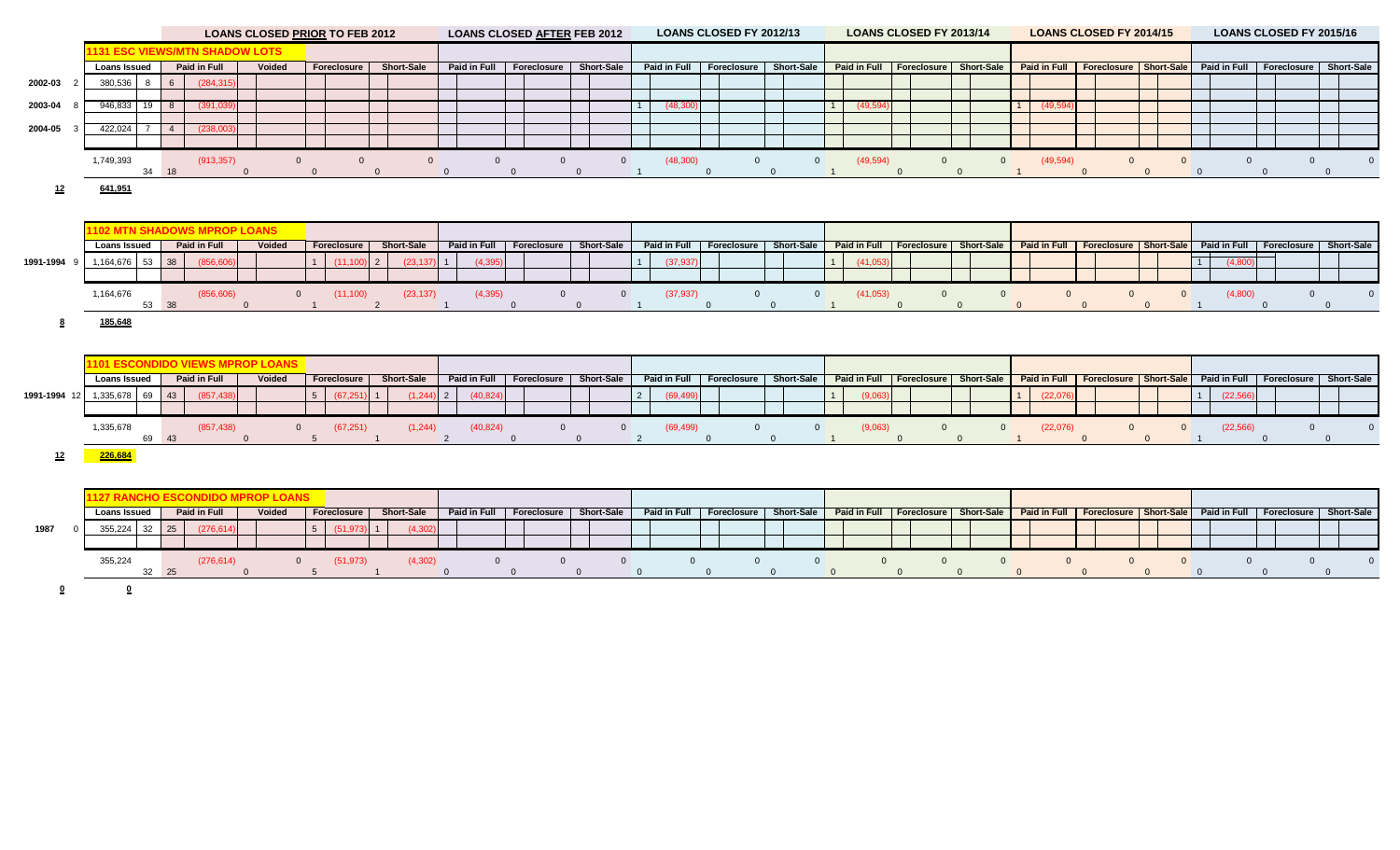| 104/1103 REHAB LOANS (SINGLE FAMILY/MOBILEHOME)<br>Paid in Full<br>Foreclosure Short-Sale<br>Foreclosure Short-Sale<br>Paid in Full   Foreclosure   Short-Sale  <br>Foreclosure<br><b>Short-Sale</b><br>Paid in Full<br>Paid in Full<br><b>Loans Issued</b><br>Voided<br>$404,807$ 43 29<br>(311,079)<br>7(31,924)<br>$(434)$ 1<br>(4.500)<br>1989-90 5<br>418,423 38 27 320,415<br>(7, 437)<br>1(19,900)<br>1990-91 2<br>4   (18,593)<br>2<br>268,849 25 16 (170,831)<br>3(16,963)<br>(5,500)<br>1991-92 5<br>1<br>206,883 18 13 (124,808<br>2   (11,761)<br>$1 \mid (24,754)$<br>1(15,247)<br>1992-93 0<br>$181,124$ 14 9 (109,500)<br>1993-94 1<br>2   (11,624)<br>$105,512$ 12 8<br>1994-95 0<br>(81, 466)<br>3(17,536)<br>200,315 17 9 (120,489)<br>1995-96 3<br>4 (25,999<br>(19,88) | (5,500)<br>$1 \mid$<br>1   (20,000)      | <b>Paid in Full   Foreclosure   Short-Sale   Paid in Full   Foreclosure   Short-Sale</b><br>(6,500)                    |
|--------------------------------------------------------------------------------------------------------------------------------------------------------------------------------------------------------------------------------------------------------------------------------------------------------------------------------------------------------------------------------------------------------------------------------------------------------------------------------------------------------------------------------------------------------------------------------------------------------------------------------------------------------------------------------------------------------------------------------------------------------------------------------------------|------------------------------------------|------------------------------------------------------------------------------------------------------------------------|
|                                                                                                                                                                                                                                                                                                                                                                                                                                                                                                                                                                                                                                                                                                                                                                                            |                                          |                                                                                                                        |
|                                                                                                                                                                                                                                                                                                                                                                                                                                                                                                                                                                                                                                                                                                                                                                                            |                                          |                                                                                                                        |
|                                                                                                                                                                                                                                                                                                                                                                                                                                                                                                                                                                                                                                                                                                                                                                                            |                                          |                                                                                                                        |
|                                                                                                                                                                                                                                                                                                                                                                                                                                                                                                                                                                                                                                                                                                                                                                                            |                                          |                                                                                                                        |
|                                                                                                                                                                                                                                                                                                                                                                                                                                                                                                                                                                                                                                                                                                                                                                                            |                                          |                                                                                                                        |
|                                                                                                                                                                                                                                                                                                                                                                                                                                                                                                                                                                                                                                                                                                                                                                                            |                                          |                                                                                                                        |
|                                                                                                                                                                                                                                                                                                                                                                                                                                                                                                                                                                                                                                                                                                                                                                                            |                                          |                                                                                                                        |
|                                                                                                                                                                                                                                                                                                                                                                                                                                                                                                                                                                                                                                                                                                                                                                                            |                                          |                                                                                                                        |
|                                                                                                                                                                                                                                                                                                                                                                                                                                                                                                                                                                                                                                                                                                                                                                                            |                                          |                                                                                                                        |
|                                                                                                                                                                                                                                                                                                                                                                                                                                                                                                                                                                                                                                                                                                                                                                                            |                                          |                                                                                                                        |
|                                                                                                                                                                                                                                                                                                                                                                                                                                                                                                                                                                                                                                                                                                                                                                                            |                                          |                                                                                                                        |
|                                                                                                                                                                                                                                                                                                                                                                                                                                                                                                                                                                                                                                                                                                                                                                                            |                                          |                                                                                                                        |
| 185,254 19 16 (165,044<br>2(12,835)<br>1996-97 0                                                                                                                                                                                                                                                                                                                                                                                                                                                                                                                                                                                                                                                                                                                                           |                                          |                                                                                                                        |
| 343,104 27 21 (275,98)<br>1   6,500<br>1 <sup>1</sup><br>(7, 935)<br>(20,000)<br>$1 \t(19,755)$<br>1997-98 2<br>$1 \mid$                                                                                                                                                                                                                                                                                                                                                                                                                                                                                                                                                                                                                                                                   |                                          |                                                                                                                        |
|                                                                                                                                                                                                                                                                                                                                                                                                                                                                                                                                                                                                                                                                                                                                                                                            |                                          |                                                                                                                        |
| 404,885 28 25 (379,174<br>(4,500)<br>1998-99 0<br>1                                                                                                                                                                                                                                                                                                                                                                                                                                                                                                                                                                                                                                                                                                                                        |                                          | (14, 711)<br>$1\quad$                                                                                                  |
| 651,319 37 32 (584,267<br>1999-00 5                                                                                                                                                                                                                                                                                                                                                                                                                                                                                                                                                                                                                                                                                                                                                        |                                          |                                                                                                                        |
|                                                                                                                                                                                                                                                                                                                                                                                                                                                                                                                                                                                                                                                                                                                                                                                            |                                          |                                                                                                                        |
| 315,696 24 13 (190,001)<br>(23, 41)<br>2000-01 4<br>(8,000)<br>1 <sup>1</sup>                                                                                                                                                                                                                                                                                                                                                                                                                                                                                                                                                                                                                                                                                                              | 1 <sup>1</sup><br>(7,050)                | (4,819)<br>$\vert$ 1                                                                                                   |
| 350,881 18 14 (272,881)<br>2001-02 3<br>(25,000)<br>1 <sup>1</sup>                                                                                                                                                                                                                                                                                                                                                                                                                                                                                                                                                                                                                                                                                                                         |                                          |                                                                                                                        |
|                                                                                                                                                                                                                                                                                                                                                                                                                                                                                                                                                                                                                                                                                                                                                                                            |                                          |                                                                                                                        |
| 240,008 15 10 (175,852<br>(5, 49)<br>(32, 451)<br>2002-03 2<br>$\mathbf{2}$                                                                                                                                                                                                                                                                                                                                                                                                                                                                                                                                                                                                                                                                                                                |                                          |                                                                                                                        |
| $108,440$ 6 4<br>2003-04 1<br>(60, 267)                                                                                                                                                                                                                                                                                                                                                                                                                                                                                                                                                                                                                                                                                                                                                    | 1   (23,314)                             |                                                                                                                        |
| $76,795$ 9 2<br>(10, 922)<br>2004-05 4<br>(8, 100)<br>$\overline{1}$                                                                                                                                                                                                                                                                                                                                                                                                                                                                                                                                                                                                                                                                                                                       | (7, 470)                                 |                                                                                                                        |
|                                                                                                                                                                                                                                                                                                                                                                                                                                                                                                                                                                                                                                                                                                                                                                                            |                                          |                                                                                                                        |
| 710,667 34 6 (148,355)<br>(34, 022)<br>1   (19.971<br>(36, 120)<br>$(20,000)$ 1<br>(15,519)<br>(10,000)<br>2005-06 11<br>2 <sup>1</sup><br>$\vert 1 \vert$<br>1                                                                                                                                                                                                                                                                                                                                                                                                                                                                                                                                                                                                                            | $1   (30,000) 1   (17,680) 3   (56,355)$ | $1 \frac{1}{2}$<br>(20,000)                                                                                            |
| $637,495$ 27 4 (101,365)<br>(40,000)<br>2006-07 12<br>1   (20,000<br>$2 \mid$<br>(59, 840)<br>1 <sup>1</sup>                                                                                                                                                                                                                                                                                                                                                                                                                                                                                                                                                                                                                                                                               |                                          |                                                                                                                        |
|                                                                                                                                                                                                                                                                                                                                                                                                                                                                                                                                                                                                                                                                                                                                                                                            |                                          |                                                                                                                        |
| 519,613 23 rfds<br>(6.619)<br>2007-08 15                                                                                                                                                                                                                                                                                                                                                                                                                                                                                                                                                                                                                                                                                                                                                   | $1$ (19.69)                              | 2 <sup>1</sup><br>(39, 953)                                                                                            |
| 489,723 21 1<br>(38,055)<br>$(27, 476)$ 1<br>(19,992)<br>1(17,255)<br>(9,000)<br>2008-09 8<br>$\vert$ 1 $\vert$<br>$1 \vert$                                                                                                                                                                                                                                                                                                                                                                                                                                                                                                                                                                                                                                                               | $(17,502)$ 1 $(20,000)$<br>(498<br>1     |                                                                                                                        |
| 247,671 13 rfds<br>(1,83)<br>(20,000)<br>2009-10 6<br>$1 \mid$                                                                                                                                                                                                                                                                                                                                                                                                                                                                                                                                                                                                                                                                                                                             | 3   65,000                               | (19, 990)                                                                                                              |
|                                                                                                                                                                                                                                                                                                                                                                                                                                                                                                                                                                                                                                                                                                                                                                                            |                                          |                                                                                                                        |
| 449,191 21 rfds<br>(12,981)<br>2010-11 14<br>(20,000)<br>$1 \mid (20,000)$<br>(13,500)<br>$\sqrt{1}$                                                                                                                                                                                                                                                                                                                                                                                                                                                                                                                                                                                                                                                                                       | $1 \mid (6,500) \mid 1 \mid (20,000)$    | (13,518)<br>11                                                                                                         |
| 186,000 10 rfds<br>2011-12 3<br>(9,752)<br>(20.000)<br>(37,000)<br>(16, 86)<br>$1 \mid (3,137)$<br>2<br>$\overline{1}$                                                                                                                                                                                                                                                                                                                                                                                                                                                                                                                                                                                                                                                                     |                                          | (13, 219)<br>$\vert$ 1                                                                                                 |
|                                                                                                                                                                                                                                                                                                                                                                                                                                                                                                                                                                                                                                                                                                                                                                                            |                                          |                                                                                                                        |
| (57, 255)<br>$(74,022)$ $(201,706)$<br>$(17,866)$ $(184,036)$<br>$(45, 492)$ $(30, 766)$<br>(134, 334)<br>0 (117,218) (19,900) (39,637) (105,965) (163,602)<br>Totals<br>7,702,655<br>(3,671,941)<br>499 259<br>5 31 5 9 3 2 7 3 0 4 1 3 5 10 1                                                                                                                                                                                                                                                                                                                                                                                                                                                                                                                                            |                                          | $(498)$ $(132,710)$<br>$\overline{0}$<br>$\overline{0}$<br>$\overline{9}$<br>$\overline{\mathbf{0}}$<br>$\overline{0}$ |

**106 1,925,320.32**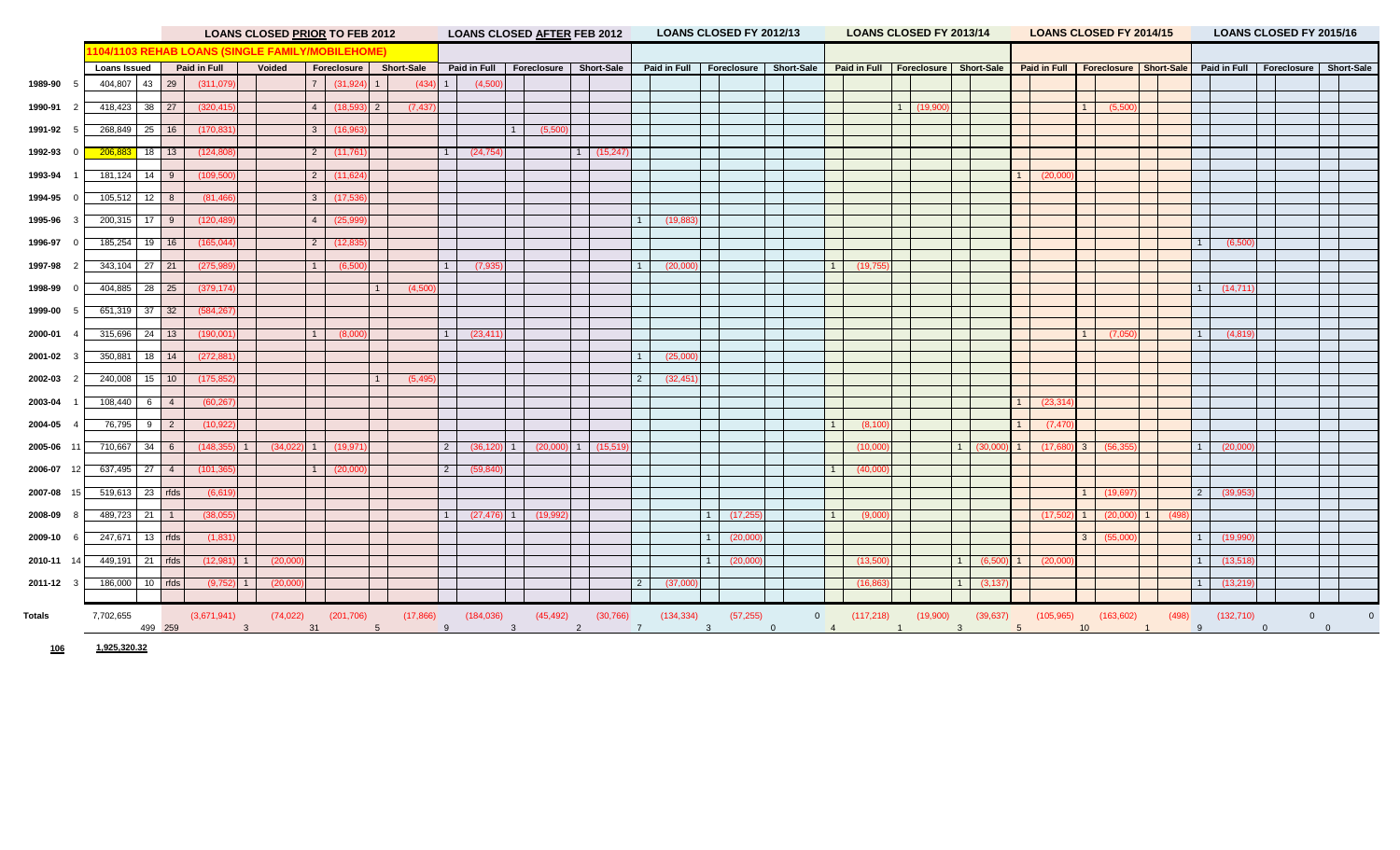

### **INDEPENDENT AUDITORS' REPORT**

To the Honorable Mayor and Members of the City Council of the City of Escondido Escondido, California

#### **Report on Financial Statements**

We have audited the accompanying financial statements of the governmental activities, the business-type activities, the aggregate discretely presented component unit, each major fund, and the aggregate remaining fund information of the City of Escondido, California (the "City"), as of and for the year ended June 30, 2020, and the related notes to the financial statements, which collectively comprise the City's basic financial statements as listed in the table of contents.

#### **Management's Responsibility for the Financial Statements**

Management is responsible for the preparation and fair presentation of these financial statements in accordance with accounting principles generally accepted in the United States of America; this includes the design, implementation, and maintenance of internal control relevant to the preparation and fair presentation of financial statements that are free from material misstatement, whether due to fraud or error.

#### **Auditors' Responsibility**

Our responsibility is to express opinions on these financial statements based on our audit. We did not audit the financial statements of California Center for the Arts, Escondido Foundation (the "Foundation"), which represent 100%, 100%, and 100%, respectively, of the assets, net position, and revenues of the aggregate discretely presented component unit. Those statements were audited by other auditors whose report has been furnished to us, and our opinion, insofar as it relates to the amounts included for the Foundation, is based solely on the report of the other auditors.

We conducted our audit in accordance with auditing standards generally accepted in the United States of America and the standards applicable to financial audits contained in *Government Auditing Standards*, issued by the Comptroller General of the United States. Those standards require that we plan and perform the audit to obtain reasonable assurance about whether the financial statements are free of material misstatement.

An audit involves performing procedures to obtain audit evidence about the amounts and disclosures in the financial statements. The procedures selected depend on the auditor's judgment, including the assessment of the risks of material misstatement of the financial statements, whether due to fraud or error. In making those risk assessments, the auditor considers internal control relevant to the City's preparation and fair presentation of the financial statements in order to design audit procedures that are appropriate in the circumstances, but not for the purpose of expressing an opinion on the effectiveness of the City's internal control. Accordingly, we express no such opinion. An audit also includes evaluating the appropriateness of accounting policies used and the reasonableness of significant accounting estimates made by management, as well as evaluating the overall presentation of the financial statements.

We believe that the audit evidence we have obtained is sufficient and appropriate to provide a basis for our audit opinions.

> **4365 Executive Drive, Suite 710, San Diego, California 92122 Tel: 858-242-5100 • Fax: 858-242-5150 www.pungroup.com**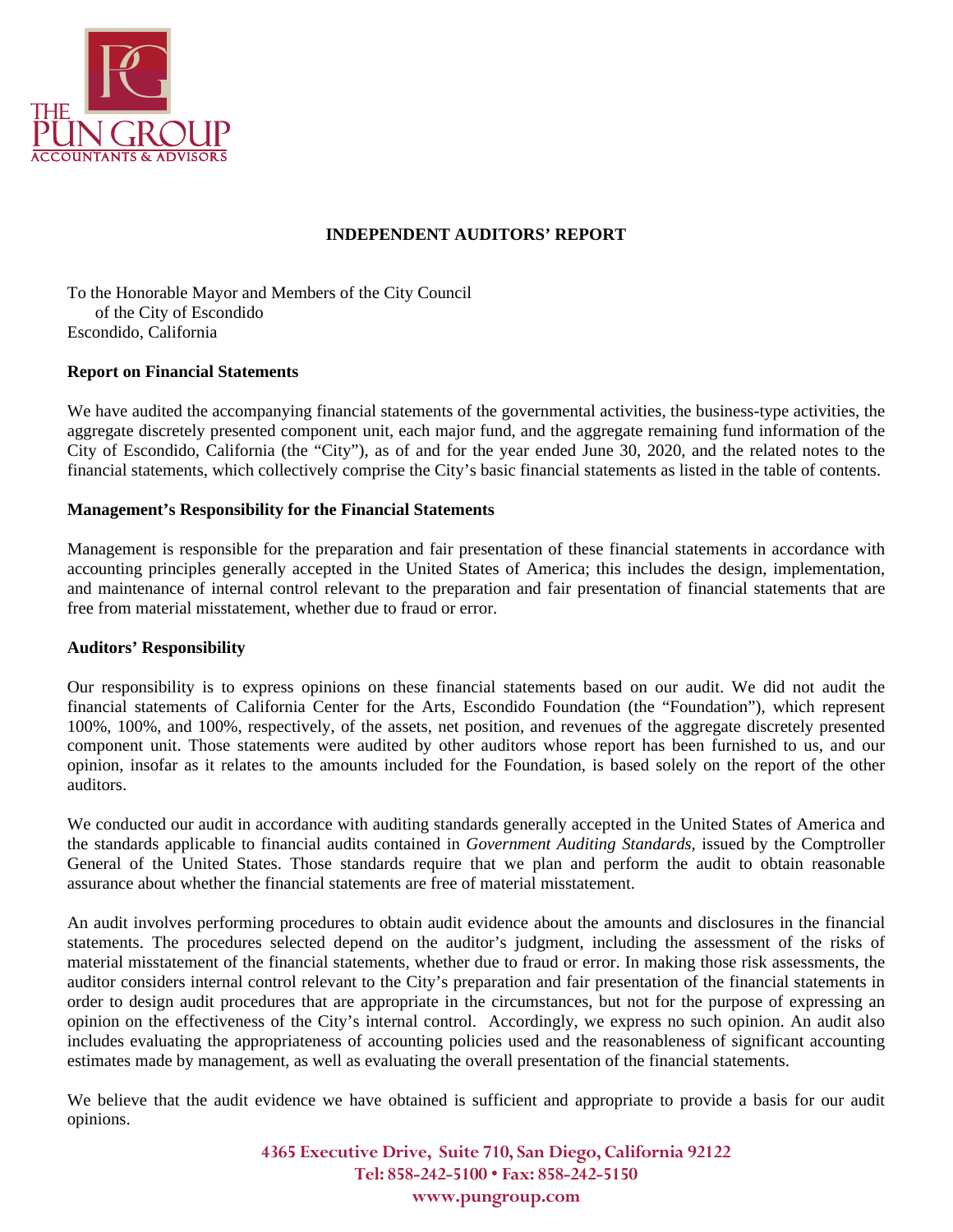To the Honorable Mayor and Members of the City Council of the City of Escondido Escondido, California Page 2

#### **Opinions**

In our opinion, based on our audit and the report of other auditors, the financial statements referred to above present fairly, in all material respects, the respective financial position of the governmental activities, the business-type activities, the aggregate discretely presented component unit, each major fund, and the aggregate remaining fund information of the City as of June 30, 2020, and the respective changes in financial position, and, where applicable, cash flows thereof for the year then ended in accordance with accounting principles generally accepted in the United States of America.

#### **Other Matters**

#### *Required Supplementary Information*

Accounting principles generally accepted in the United States of America require that the Management's Discussion and Analysis, Budgetary Comparison Schedules, Schedules of Changes in Net Pension Liability and Related Ratios, and Schedules of Plan Contributions on pages 19 through 32 and 104 through 115 be presented to supplement the basic financial statements. Such information, although not a part of the basic financial statements, is required by the Governmental Accounting Standards Board who considers it to be an essential part of financial reporting for placing the basic financial statements in an appropriate operational, economic, or historical context. We have applied certain limited procedures to the Required Supplementary Information in accordance with auditing standards generally accepted in the United States of America, which consisted of inquiries of management about the methods of preparing the information and comparing the information for consistency with management's responses to our inquiries, the basic financial statements, and other knowledge we obtained during our audit of the basic financial statements. We do not express an opinion or provide any assurance on the information because the limited procedures do not provide us with sufficient evidence to express an opinion or provide any assurance.

#### *Other Information*

Our audit was conducted for the purpose of forming opinions on the financial statements that collectively comprise the City's basic financial statements. The Introductory Section, Combining and Individual Nonmajor Fund Financial Statements and Budgetary Comparison Schedules, and Statistical Section, are presented for purposes of additional analysis and are not a required part of the basic financial statements.

The Combining and Individual Nonmajor Fund Financial Statements and Budgetary Comparison Schedules are the responsibility of management and were derived from and relate directly to the underlying accounting and other records used to prepare the basic financial statements. Such information has been subjected to the auditing procedures applied in the audit of the basic financial statements and certain additional procedures, including comparing and reconciling such information directly to the underlying accounting and other records used to prepare the basic financial statements or to the basic financial statements themselves, and other additional procedures in accordance with auditing standards generally accepted in the United States of America. In our opinion, the Combining and Individual Nonmajor Fund Financial Statements and Budgetary Comparison Schedules are fairly stated in all material respects in relation to the basic financial statements as a whole.

The Introductory and Statistical Sections have not been subjected to the auditing procedures applied in the audit of the basic financial statements, and accordingly, we do not express an opinion or provide any assurance on them.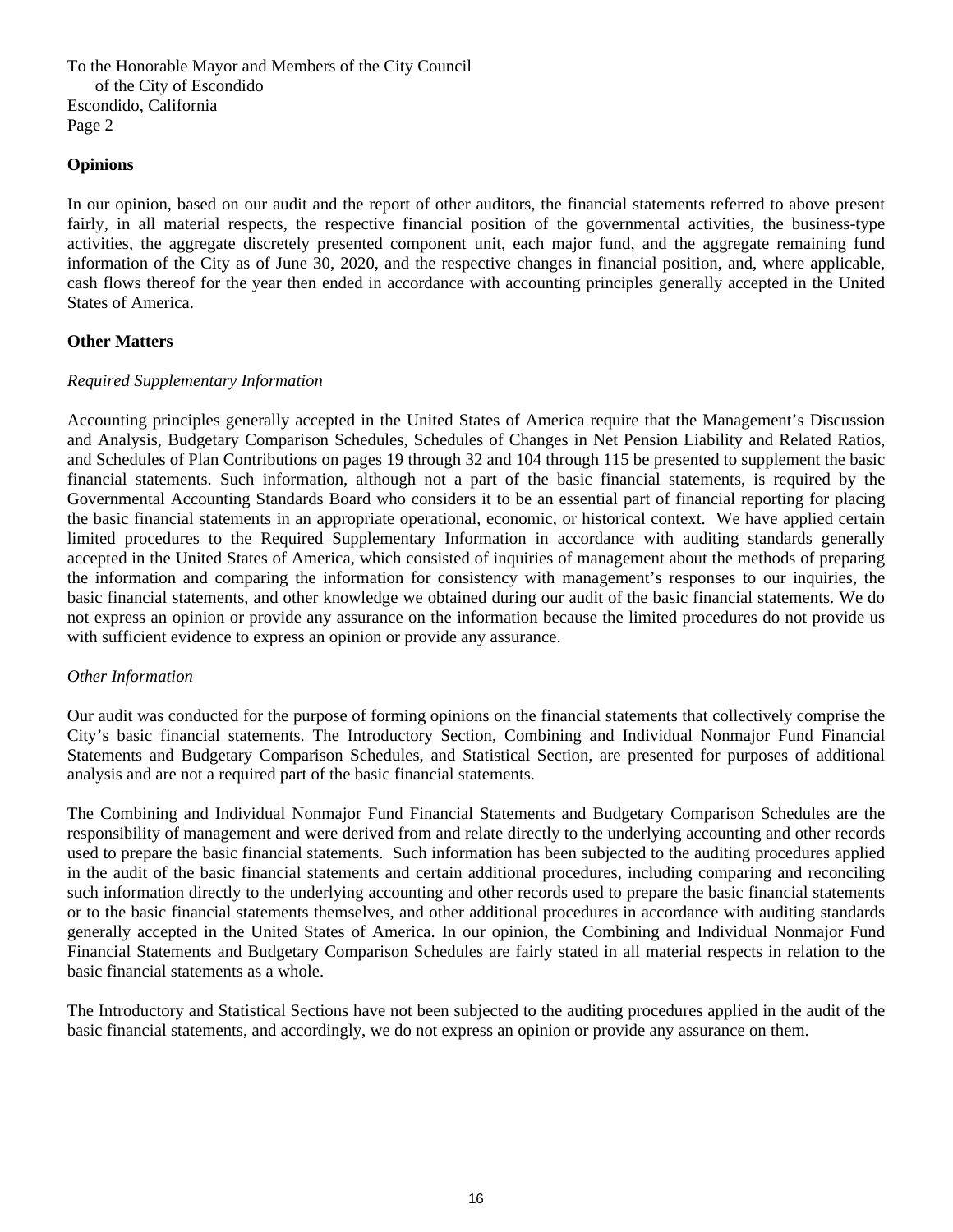To the Honorable Mayor and Members of the City Council of the City of Escondido Escondido, California Page 3

#### **Other Reporting Required by** *Government Auditing Standards*

In accordance with *Government Auditing Standards*, we have also issued our report dated December 29, 2020, on our consideration of the City's internal control over financial reporting and on our tests of its compliance with certain provisions of laws, regulations, contracts, and grant agreements and other matters. The purpose of that report is solely to describe the scope of our testing of internal control over financial reporting and compliance and the results of that testing, and not to provide an opinion on the effectiveness of the City's internal control over financial reporting or on compliance. That report is an integral part of an audit performed in accordance with *Government Auditing Standards* in considering the City's internal control over financial reporting and compliance.

The Punt Group, LLP

San Diego, California December 29, 2020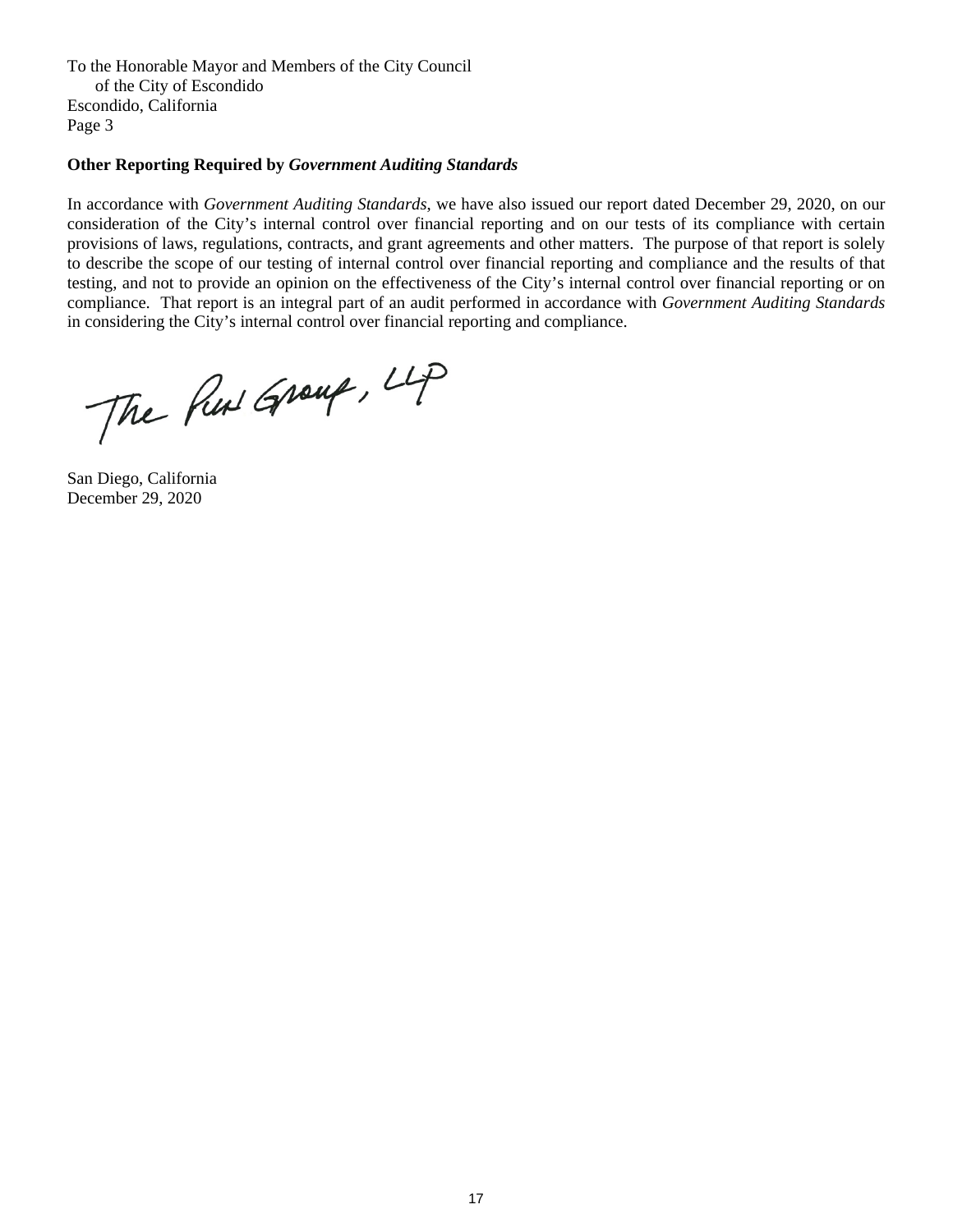# **CITY OF ESCONDIDO Balance Sheet Governmental Funds June 30, 2020**

|                                                                         | Major Funds               |            |                     |            |                          |             |                       |             |
|-------------------------------------------------------------------------|---------------------------|------------|---------------------|------------|--------------------------|-------------|-----------------------|-------------|
|                                                                         |                           |            | Successor<br>Agency |            | Nonmajor<br>Governmental |             | Total<br>Governmental |             |
|                                                                         |                           | General    |                     | Housing    |                          | Funds       |                       | Funds       |
| <b>ASSETS</b>                                                           |                           |            |                     |            |                          |             |                       |             |
| Cash and investments                                                    | \$                        | 25,155,720 | \$                  | 7,902,829  | \$                       | 36,624,035  | \$                    | 69,682,584  |
| Receivables (net):                                                      |                           |            |                     |            |                          |             |                       |             |
| Accounts                                                                |                           | 3,414,235  |                     |            |                          | 9,311       |                       | 3,423,546   |
| Interest                                                                |                           | 91,321     |                     | 10,147,236 |                          | 5,969,345   |                       | 16,207,902  |
| Taxes                                                                   |                           | 8,301,178  |                     |            |                          | 46,340      |                       | 8,347,518   |
| Loans                                                                   |                           | 11,000,000 |                     | 35,107,543 |                          | 17,730,711  |                       | 63,838,254  |
| Due from other governments                                              |                           | 398,510    |                     |            |                          | 4,801,244   |                       | 5,199,754   |
| Due from Successor Agency                                               |                           | 10,221,613 |                     |            |                          | 1,018,427   |                       | 11,240,040  |
| Due from other funds                                                    |                           | 1,239,077  |                     |            |                          |             |                       | 1,239,077   |
| Inventory, at cost                                                      |                           |            |                     |            |                          | 32,376      |                       | 32,376      |
| Prepaid expenditures                                                    |                           |            |                     |            |                          | 11,761      |                       | 11,761      |
| Deposits                                                                |                           |            |                     |            |                          | 119,194     |                       | 119,194     |
| Land held for resale                                                    |                           |            |                     | 1,969,237  |                          |             |                       | 1,969,237   |
| Advances to other funds                                                 |                           |            |                     |            |                          | 200,000     |                       | 200,000     |
| Restricted assets:                                                      |                           |            |                     |            |                          |             |                       |             |
| Cash and investments                                                    |                           | 13,572,027 |                     |            |                          |             |                       | 13,572,027  |
| Cash and investments with fiscal agent                                  |                           |            |                     |            |                          | 81          |                       | 81          |
| <b>Total Assets</b>                                                     | $\boldsymbol{\mathsf{S}}$ | 73,393,681 | \$                  | 55,126,845 | \$                       | 66,562,825  | \$                    | 195,083,351 |
| <b>LIABILITIES, DEFERRED INFLOWS OF</b><br>RESOURCES, AND FUND BALANCES |                           |            |                     |            |                          |             |                       |             |
| <b>Liabilities:</b>                                                     |                           |            |                     |            |                          |             |                       |             |
| Accounts payable                                                        | \$                        | 1,493,934  | \$                  | 3,900      | \$                       | 2,943,852   | \$                    | 4,441,686   |
| Deposits payable                                                        |                           | 10,547,011 |                     | 7,500      |                          | 2,622,043   |                       | 13,176,554  |
| Retentions payable                                                      |                           |            |                     |            |                          | 379,158     |                       | 379,158     |
| Accrued expenditures                                                    |                           | 3,166,489  |                     | 10,034     |                          | 98,557      |                       | 3,275,080   |
| Due to other funds                                                      |                           |            |                     |            |                          | 1,239,077   |                       | 1,239,077   |
| Unearned revenue                                                        |                           |            |                     |            |                          | 2,876,611   |                       | 2,876,611   |
| Advances from other funds                                               |                           | 200,000    |                     |            |                          |             |                       | 200,000     |
| <b>Total Liabilities</b>                                                |                           | 15,407,434 |                     | 21,434     |                          | 10,159,298  |                       | 25,588,166  |
| <b>Deferred Inflows of Resources:</b>                                   |                           |            |                     |            |                          |             |                       |             |
| Unavailable revenue                                                     |                           | 20,897,548 |                     | 10,118,038 |                          | 8,094,770   |                       | 39,110,356  |
| <b>Total Deferred Inflows of Resources</b>                              |                           | 20,897,548 |                     | 10,118,038 |                          | 8,094,770   |                       | 39,110,356  |
| <b>Fund Balances:</b>                                                   |                           |            |                     |            |                          |             |                       |             |
| Nonspendable                                                            |                           | 1,865,098  |                     |            |                          | 294,171     |                       | 2,159,269   |
| Restricted                                                              |                           | 13,572,027 |                     | 44,987,373 |                          | 48,765,758  |                       | 107,325,158 |
| Committed                                                               |                           | 17,392,319 |                     |            |                          | 764,863     |                       | 18,157,182  |
| Assigned                                                                |                           | 2,364,520  |                     |            |                          |             |                       | 2,364,520   |
| Unassigned (deficit)                                                    |                           | 1,894,735  |                     |            |                          | (1,516,035) |                       | 378,700     |
| <b>Total Fund Balances</b>                                              |                           | 37,088,699 |                     | 44,987,373 |                          | 48,308,757  |                       | 130,384,829 |
| <b>Total Liabilities, Deferred Inflows of</b>                           |                           |            |                     |            |                          |             |                       |             |
| <b>Resources, and Fund Balances</b>                                     | \$                        | 73,393,681 | \$                  | 55,126,845 | \$                       | 66,562,825  | \$                    | 195,083,351 |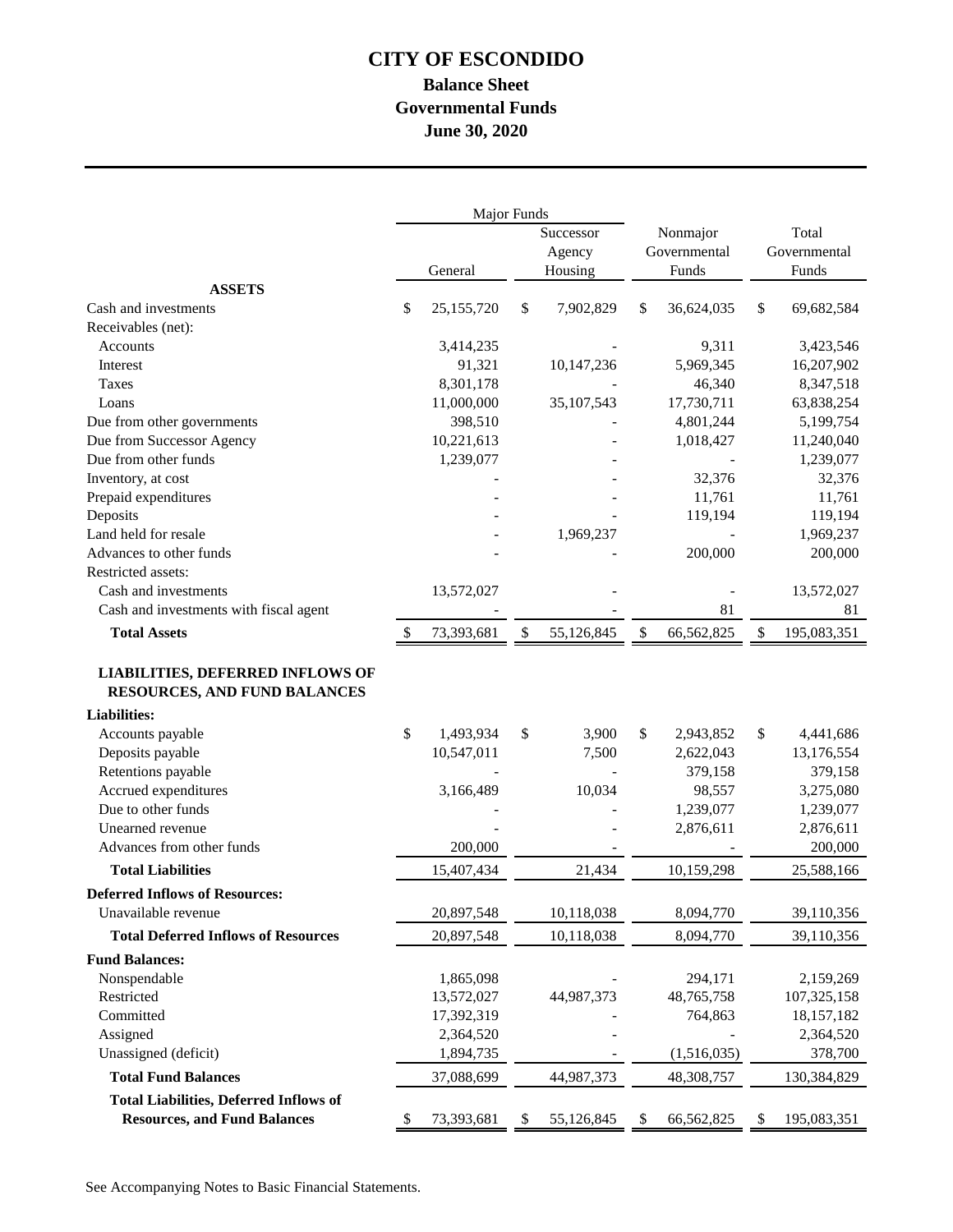# **CITY OF ESCONDIDO Reconciliation of the Governmental Funds Balance Sheet to the Government-Wide Statement of Net Position June 30, 2020**

| Fund balances for governmental funds                                                                                                                                                                                                                                                                                                                                                                                   |                                                | \$130,384,829  |
|------------------------------------------------------------------------------------------------------------------------------------------------------------------------------------------------------------------------------------------------------------------------------------------------------------------------------------------------------------------------------------------------------------------------|------------------------------------------------|----------------|
| Amounts reported for governmental activities in the statement of net position are different because:                                                                                                                                                                                                                                                                                                                   |                                                |                |
| Capital assets used in governmental activities are not current financial resources and, therefore, are<br>not reported in the governmental funds.<br>Amount reported in government-wide statement of net position:<br>Capital assets, not being depreciated<br>Capital assets, being depreciated, net<br>Less: amount reported in internal services fund                                                               | \$<br>79,453,559<br>211,748,607<br>(9,304,759) |                |
|                                                                                                                                                                                                                                                                                                                                                                                                                        |                                                | 281,897,407    |
| A portion of the unavailable revenue is not available to pay for current-period expenditures and,<br>therefore, is not recognized in the funds.                                                                                                                                                                                                                                                                        |                                                | 39,110,354     |
| Internal service funds are used by management to charge the costs of activities involved in<br>rendering services to departments within the City. The assets and liabilities of the internal service<br>funds are included in the Statement of Net Position.<br>Total internal service fund net position<br>Adjustment to reflect the consolidation of internal service fund activities<br>related to enterprise funds | \$<br>11,640,711<br>941,972                    |                |
|                                                                                                                                                                                                                                                                                                                                                                                                                        |                                                | 12,582,683     |
| Noncurrent liabilities, including bonds payable, are not due and payable in the current period and<br>therefore are not reported in the funds. Noncurrent liabilities allocated from internal service funds<br>are included in the internal service fund adjustment above.                                                                                                                                             |                                                |                |
| Compensated absences                                                                                                                                                                                                                                                                                                                                                                                                   | \$<br>(7,358,678)                              |                |
| Claims payable                                                                                                                                                                                                                                                                                                                                                                                                         | (17,875,600)                                   |                |
| Loans<br>Leases                                                                                                                                                                                                                                                                                                                                                                                                        | (2,258,338)<br>(1,423,757)                     |                |
| <b>Bonds</b>                                                                                                                                                                                                                                                                                                                                                                                                           | (58, 115, 000)                                 |                |
| Bond premium                                                                                                                                                                                                                                                                                                                                                                                                           | (6,962,123)                                    |                |
| Bond discount                                                                                                                                                                                                                                                                                                                                                                                                          | 5,876                                          |                |
| Deferred gain on refunding                                                                                                                                                                                                                                                                                                                                                                                             | (343, 460)                                     |                |
| Deferred loss on refunding                                                                                                                                                                                                                                                                                                                                                                                             | 35,024                                         |                |
| Less: amount reported in internal services fund                                                                                                                                                                                                                                                                                                                                                                        | 18,519,839                                     |                |
|                                                                                                                                                                                                                                                                                                                                                                                                                        |                                                | (75, 776, 217) |
| Net pension liability is not due and payable in the current period and therefore is not reported in<br>the governmental funds. The net pension liability allocated from internal service funds are<br>included in the internal service fund adjustment above.                                                                                                                                                          |                                                |                |
| Aggregate net pension liability                                                                                                                                                                                                                                                                                                                                                                                        | (211, 657, 506)                                |                |
| Less: amount reported in internal services fund                                                                                                                                                                                                                                                                                                                                                                        | 10,706,977                                     |                |
| Deferred outflows and deferred inflows of resources related to pensions are not available for<br>current period and, therefore, are deferred in the governmental funds or not recorded in the<br>governmental funds                                                                                                                                                                                                    |                                                | (200,950,529)  |
| Deferred outflows of resources related to pensions                                                                                                                                                                                                                                                                                                                                                                     | 30,940,979                                     |                |
| Deferred inflows of resources related to pensions                                                                                                                                                                                                                                                                                                                                                                      | (2,670,492)                                    |                |
| Less: amount reported in internal services fund                                                                                                                                                                                                                                                                                                                                                                        | (1,126,519)                                    |                |
|                                                                                                                                                                                                                                                                                                                                                                                                                        |                                                | 27, 143, 968   |
| Interest payable on noncurrent liabilities is not accrued in governmental funds, but rather is<br>recognized as an expenditure when due.                                                                                                                                                                                                                                                                               |                                                | (1,006,610)    |
| Net position of governmental activities                                                                                                                                                                                                                                                                                                                                                                                |                                                | \$213,385,885  |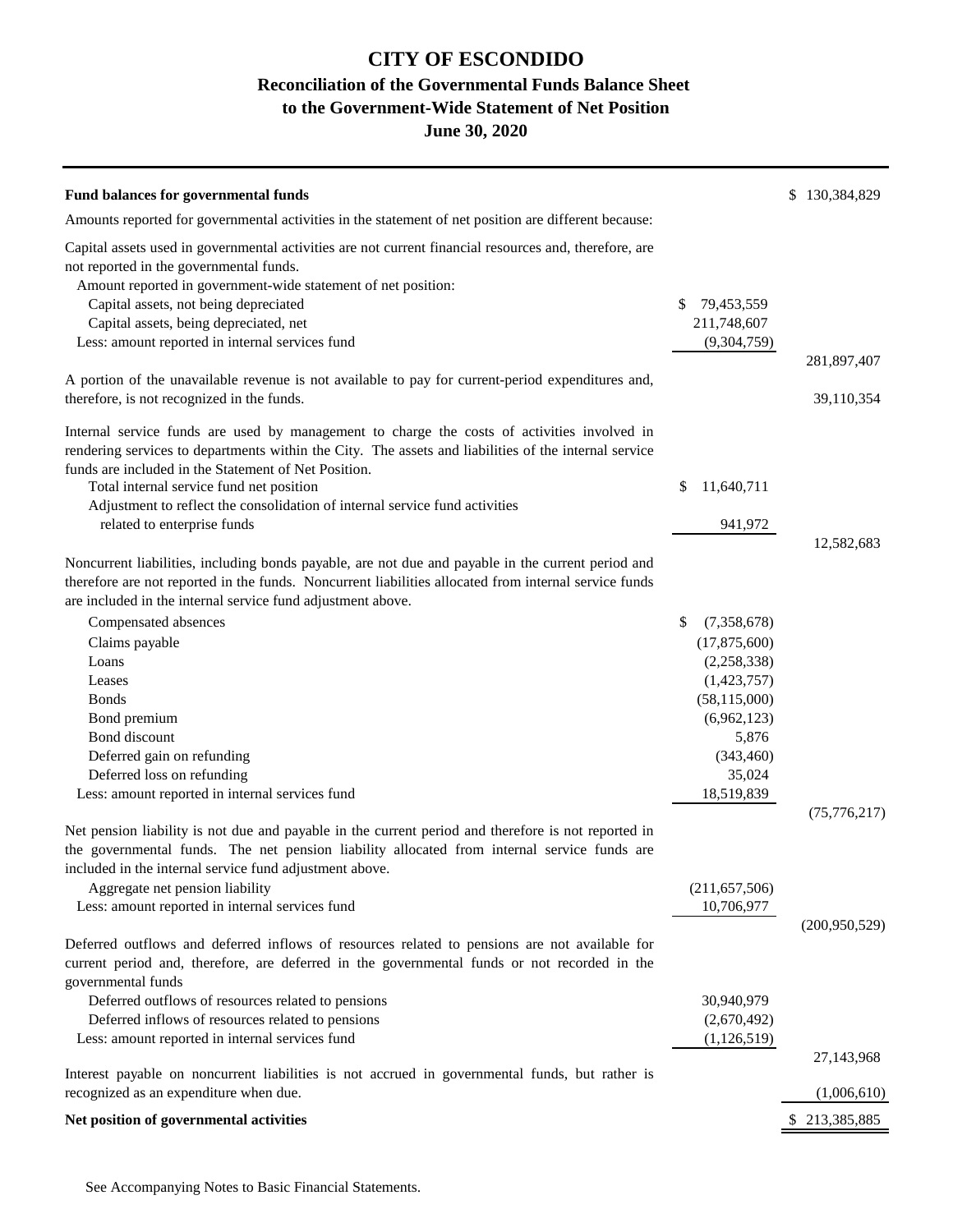# **CITY OF ESCONDIDO Statement of Revenues, Expenditures, and Changes in Fund Balances Governmental Funds For the Year Ended June 30, 2020**

|                                             |                  | <b>Major Funds</b> |                       |                       |  |
|---------------------------------------------|------------------|--------------------|-----------------------|-----------------------|--|
|                                             |                  | Successor          | Nonmajor              | Total                 |  |
|                                             | General Fund     | Agency<br>Housing  | Governmental<br>Funds | Governmental<br>Funds |  |
| <b>Revenues:</b>                            |                  |                    |                       |                       |  |
| Sales tax                                   | \$<br>36,651,485 | \$                 | \$                    | \$<br>36,651,485      |  |
| Property taxes                              | 29,273,988       |                    | 4,686,979             | 33,960,967            |  |
| Other taxes                                 | 13,095,121       |                    | 6,155,718             | 19,250,839            |  |
| Licenses and permits                        | 923,125          |                    |                       | 923,125               |  |
| Fines and forfeits                          | 1,122,485        |                    |                       | 1,122,485             |  |
| Intergovernmental                           | 3,763,506        | 104                | 13,202,826            | 16,966,436            |  |
| Charges for services                        | 12,205,412       |                    | 2,108,796             | 14,314,208            |  |
| Special assessments                         |                  |                    | 852,395               | 852,395               |  |
| Lease income                                | 3,655,490        | 173,350            |                       | 3,828,840             |  |
| Investment income                           | 1,748,730        | 676,837            | 1,159,579             | 3,585,146             |  |
| Miscellaneous                               | 1,892,987        | 28,809             | 187,730               | 2,109,526             |  |
| <b>Total Revenues</b>                       | 104,332,329      | 879,100            | 28,354,023            | 133,565,452           |  |
| <b>Expenditures:</b>                        |                  |                    |                       |                       |  |
| Current:                                    |                  |                    |                       |                       |  |
| General government                          | 6,713,939        |                    | 1,240,000             | 7,953,939             |  |
| Public safety                               | 71,209,683       |                    | 2,061,485             | 73,271,168            |  |
| Public works                                | 12,321,692       |                    | 6,836,081             | 19,157,773            |  |
| Community services                          | 9,896,106        |                    | 2,382,369             | 12,278,475            |  |
| Community development                       | 4,008,120        | 882,668            | 496,062               | 5,386,850             |  |
| Capital outlay                              | 231,525          |                    | 7,923,709             | 8,155,234             |  |
| Debt service:                               |                  |                    |                       |                       |  |
| Principal retirements                       | 536,335          |                    | 2,281,024             | 2,817,359             |  |
| Interest and fiscal charges                 | 94,017           |                    | 2,930,639             | 3,024,656             |  |
| <b>Total Expenditures</b>                   | 105,011,417      | 882,668            | 26,151,369            | 132,045,454           |  |
| <b>Excess (Deficiency) of Revenues</b>      |                  |                    |                       |                       |  |
| <b>Over Expenditures</b>                    | (679,088)        | (3,568)            | 2,202,654             | 1,519,998             |  |
| <b>Other Financing Sources (Uses):</b>      |                  |                    |                       |                       |  |
| Sale of capital assets                      | 4,135,540        |                    |                       | 4,135,540             |  |
| Transfers in                                | 2,102,550        | 689,465            | 1,648,730             | 4,440,745             |  |
| Transfers (out)                             | (2, 249, 405)    |                    | (2,802,340)           | (5,051,745)           |  |
| <b>Total Other Financing Sources (Uses)</b> | 3,988,685        | 689,465            | (1, 153, 610)         | 3,524,540             |  |
| <b>Net Change in Fund Balance</b>           | 3,309,597        | 685,897            | 1,049,044             | 5,044,538             |  |
| <b>Fund Balances:</b>                       |                  |                    |                       |                       |  |
| Beginning of Year                           | 33,779,102       | 44,301,476         | 47,259,713            | 125,340,291           |  |
| End of Year                                 | 37,088,699<br>\$ | \$<br>44,987,373   | $\$$<br>48,308,757    | \$<br>130,384,829     |  |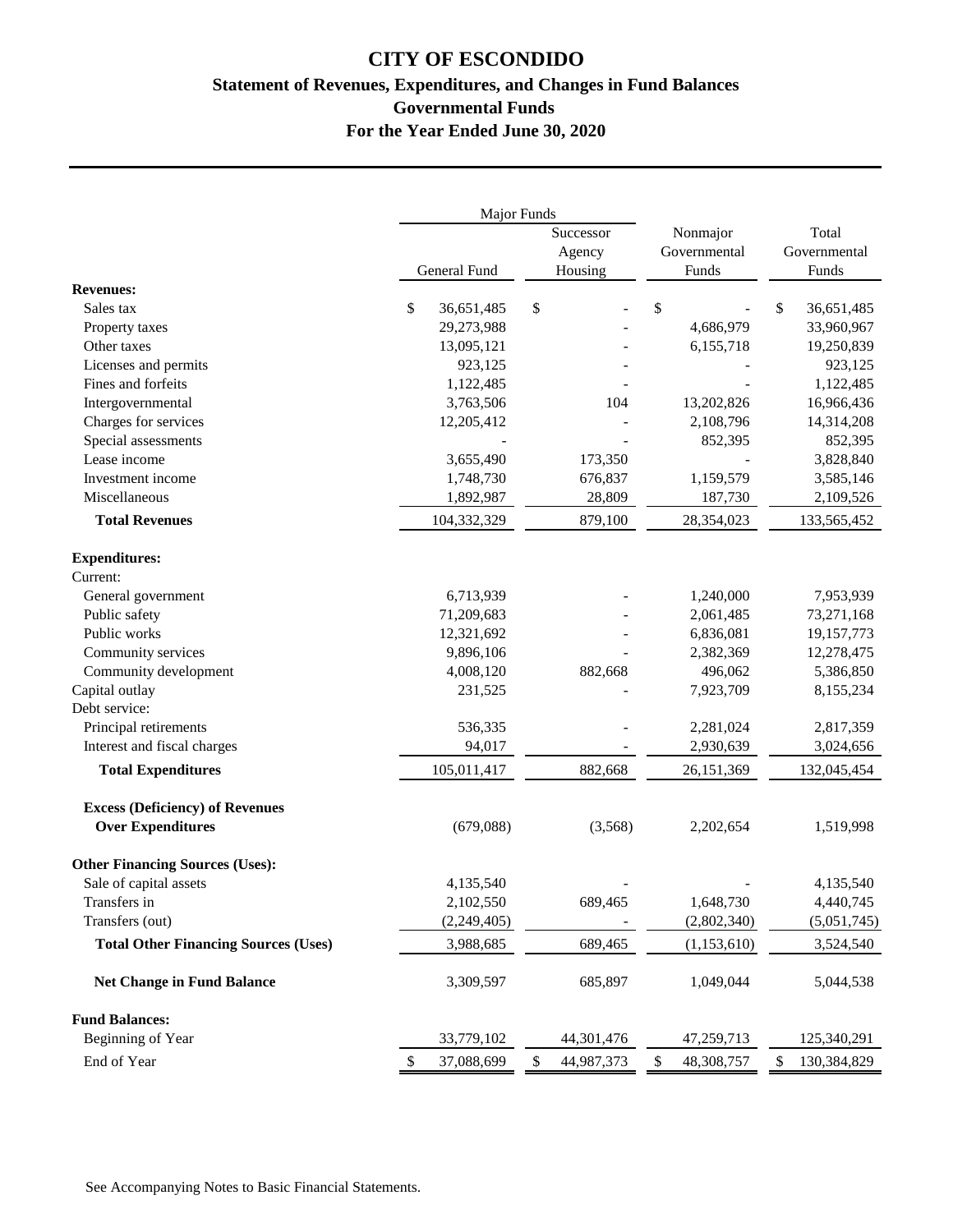## **CITY OF ESCONDIDO**

## **Reconciliation of the Governmental Funds Statement of Revenues, Expenditures, and Changes in Fund Balances to the Government-Wide Statement of Activities For the Year Ended June 30, 2020**

| Net change in fund balances - total governmental funds:                                                                                                                                                                                                                                                                                                                                                                                                                                                   |                                                | \$   | 5,044,538    |
|-----------------------------------------------------------------------------------------------------------------------------------------------------------------------------------------------------------------------------------------------------------------------------------------------------------------------------------------------------------------------------------------------------------------------------------------------------------------------------------------------------------|------------------------------------------------|------|--------------|
| Amounts reported for governmental activities in the statement of activities are different because:                                                                                                                                                                                                                                                                                                                                                                                                        |                                                |      |              |
| Governmental funds report capital outlays as expenditures. However, in the statement of activities<br>the cost of these assets are allocated over their estimated useful lives and reported as depreciation<br>expense. This is the amount by which capital outlays, contributed capital assets, retirements, and<br>capital related expenditures exceeded depreciation in the current period. Capital asset activity from<br>internal service funds are reported in the internal service activity below. |                                                |      |              |
| Capital outlay<br>Depreciation, net of \$2,699,213 from Internal Service Funds<br>Contributed capital assets                                                                                                                                                                                                                                                                                                                                                                                              | \$<br>8,155,234<br>(12, 198, 682)<br>1,854,305 |      |              |
|                                                                                                                                                                                                                                                                                                                                                                                                                                                                                                           |                                                |      | (2,189,143)  |
| Revenues in the statement of activities that do not provide current financial resources are not<br>reported as revenues in the funds.                                                                                                                                                                                                                                                                                                                                                                     |                                                |      | 10,739,197   |
| Internal service funds are used by management to charge the costs of activities involved in rendering<br>services to departments within the City. The net revenue of internal service funds was reported with<br>governmental activities.                                                                                                                                                                                                                                                                 |                                                |      |              |
| Total internal service fund change in net position                                                                                                                                                                                                                                                                                                                                                                                                                                                        | \$<br>1,578,844                                |      |              |
| Adjustment to reflect the consolidation of internal service fund activities related to                                                                                                                                                                                                                                                                                                                                                                                                                    |                                                |      |              |
| enterprise funds                                                                                                                                                                                                                                                                                                                                                                                                                                                                                          | 341,450                                        |      |              |
|                                                                                                                                                                                                                                                                                                                                                                                                                                                                                                           |                                                |      | 1,920,294    |
| The issuance of long-term debt provides current financial resources to governmental funds, while<br>the repayment of the principal of long-term debt consumes the current financial resources of<br>governmental funds. Neither transaction however, has any effect on net assets.                                                                                                                                                                                                                        |                                                |      |              |
| Change in compensated absences                                                                                                                                                                                                                                                                                                                                                                                                                                                                            | \$<br>(446, 289)                               |      |              |
| Change in pension liability                                                                                                                                                                                                                                                                                                                                                                                                                                                                               | (14, 933, 815)                                 |      |              |
| Principal retirements                                                                                                                                                                                                                                                                                                                                                                                                                                                                                     | 2,817,359                                      |      |              |
| Accrued interest                                                                                                                                                                                                                                                                                                                                                                                                                                                                                          | 493,273                                        |      | (12,069,472) |
|                                                                                                                                                                                                                                                                                                                                                                                                                                                                                                           |                                                |      |              |
| Change in net position of governmental activities                                                                                                                                                                                                                                                                                                                                                                                                                                                         |                                                | - \$ | 3,445,414    |